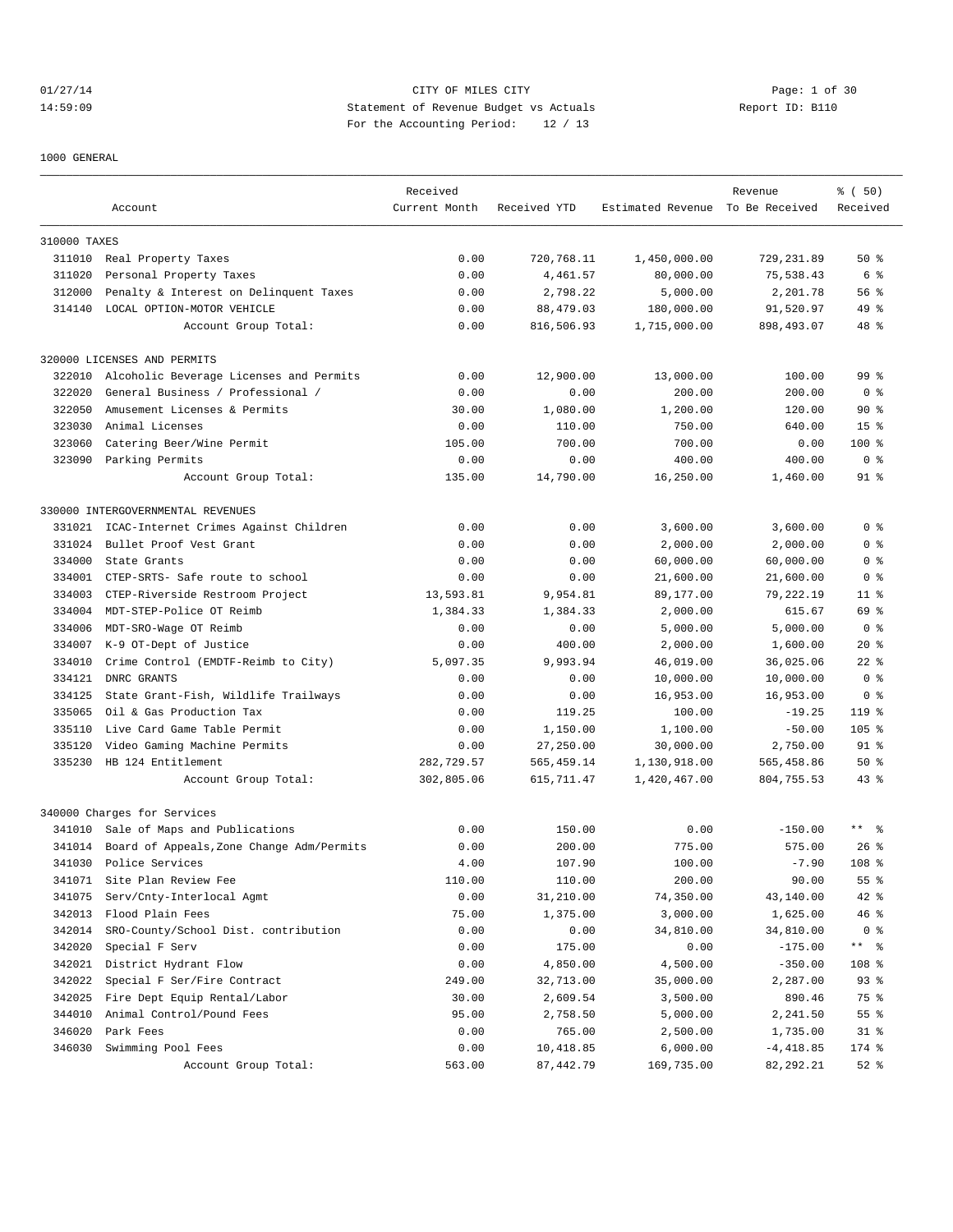# 01/27/14 Page: 2 of 30 14:59:09 Statement of Revenue Budget vs Actuals Report ID: B110 For the Accounting Period: 12 / 13

1000 GENERAL

|        |                                       | Received      |              |                   | Revenue        | % (50)               |
|--------|---------------------------------------|---------------|--------------|-------------------|----------------|----------------------|
|        | Account                               | Current Month | Received YTD | Estimated Revenue | To Be Received | Received             |
|        | 350000 FINES AND FORFEITURES          |               |              |                   |                |                      |
| 351030 | Fines/Surcharges/etc                  | 15,234.83     | 77,077.14    | 145,000.00        | 67,922.86      | 53%                  |
| 351035 | Animal Control Court Revenue          | 530.00        | 4,665.00     | 7,500.00          | 2,835.00       | $62$ $%$             |
| 351036 | Restitution Collection Fees           | 2.25          | 2.25         | 0.00              | $-2.25$        | $***$ $ \frac{6}{9}$ |
|        | Account Group Total:                  | 15,767.08     | 81,744.39    | 152,500.00        | 70,755.61      | 54 %                 |
|        | 360000 MISCELLANEOUS REVENUE          |               |              |                   |                |                      |
| 361005 | MidRivers Franchise Fees              | 0.00          | 42, 425.44   | 105,000.00        | 62,574.56      | $40*$                |
| 361010 | Land Rental                           | 100.00        | 31,941.56    | 22,000.00         | $-9,941.56$    | 145.8                |
| 361020 | Building Rentals                      | 1,349.99      | 8,099.94     | 16,000.00         | 7,900.06       | $51$ $%$             |
| 362020 | MISC REVENUE                          | 1.37          | 4,126.68     | 2,000.00          | $-2,126.68$    | $206$ %              |
| 365000 | Contributions and Donations           | 0.00          | 5.100.00     | 5.000.00          | $-100.00$      | 102 <sub>8</sub>     |
| 366040 | Misc.-BHS                             | 0.00          | 0.00         | 800.00            | 800.00         | 0 <sup>8</sup>       |
| 366050 | Sale of Junk/Salvage-PD cars          | 0.00          | 3,190.00     | 0.00              | $-3,190.00$    | $***$ $\approx$      |
|        | Account Group Total:                  | 1,451.36      | 94,883.62    | 150,800.00        | 55,916.38      | $63$ $%$             |
|        | 370000 INVESTMENT EARNINGS            |               |              |                   |                |                      |
| 371010 | Investment Earnings                   | 220.82        | 870.67       | 2,000.00          | 1,129.33       | 44 %                 |
|        | Account Group Total:                  | 220.82        | 870.67       | 2,000.00          | 1,129.33       | 44 %                 |
|        | 380000 OTHER FINANCING SOURCES        |               |              |                   |                |                      |
| 382020 | Compensation for Loss of Fixed Assets | 0.00          | 1,811.31     | 0.00              | $-1,811.31$    | $***$ 8              |
| 383000 | Interfund Operating Transfer          | 46,643.74     | 162,893.90   | 512,939.00        | 350,045.10     | $32*$                |
|        | Account Group Total:                  | 46,643.74     | 164,705.21   | 512,939.00        | 348, 233. 79   | $32*$                |
|        | Fund Total:                           | 367,586.06    | 1,876,655.08 | 4,139,691.00      | 2, 263, 035.92 | 45%                  |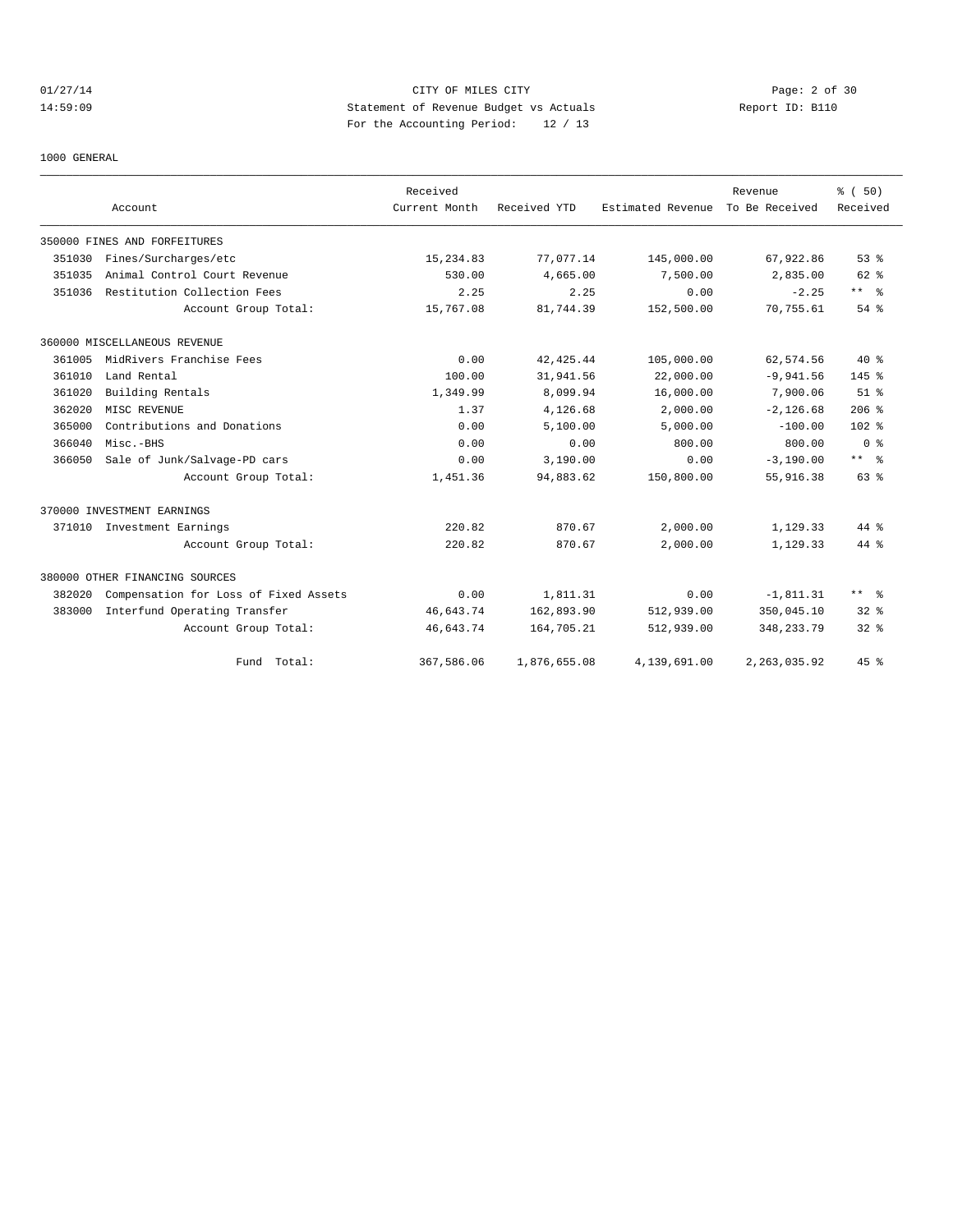# 01/27/14 Page: 3 of 30 14:59:09 Statement of Revenue Budget vs Actuals Report ID: B110 For the Accounting Period: 12 / 13

2220 LIBRARY

|        | Account                           | Received<br>Current Month | Received YTD | Estimated Revenue | Revenue<br>To Be Received | % (50)<br>Received |
|--------|-----------------------------------|---------------------------|--------------|-------------------|---------------------------|--------------------|
|        | 340000 Charges for Services       |                           |              |                   |                           |                    |
| 341075 | Serv/Cnty-Interlocal Agmt         | 0.00                      | 0.00         | 38,267.00         | 38,267.00                 | 0 <sub>8</sub>     |
| 346070 | Library Fees                      | 240.10                    | 2,185.25     | 4,000.00          | 1,814.75                  | 55 %               |
| 346074 | Book Sales                        | 34.20                     | 241.95       | 400.00            | 158.05                    | 60 %               |
|        | Account Group Total:              | 274.30                    | 2,427.20     | 42,667.00         | 40,239.80                 | 6 %                |
|        | 360000 MISCELLANEOUS REVENUE      |                           |              |                   |                           |                    |
| 362020 | MISC REVENUE                      | 0.00                      | 111.74       | 0.00              | $-111.74$                 | $***$ 8            |
| 365035 | Donation-Library Board of Trustee | 0.00                      | 2,962.15     | 0.00              | $-2,962.15$               | $***$ $\approx$    |
|        | Account Group Total:              | 0.00                      | 3,073.89     | 0.00              | $-3,073.89$               | $***$ $ -$         |
|        | 380000 OTHER FINANCING SOURCES    |                           |              |                   |                           |                    |
| 383000 | Interfund Operating Transfer      | 23,623.91                 | 141,743.46   | 283,487.00        | 141,743.54                | 50%                |
|        | Account Group Total:              | 23,623.91                 | 141,743.46   | 283,487.00        | 141,743.54                | 50%                |
|        | Fund Total:                       | 23,898.21                 | 147,244.55   | 326,154.00        | 178,909.45                | $45$ %             |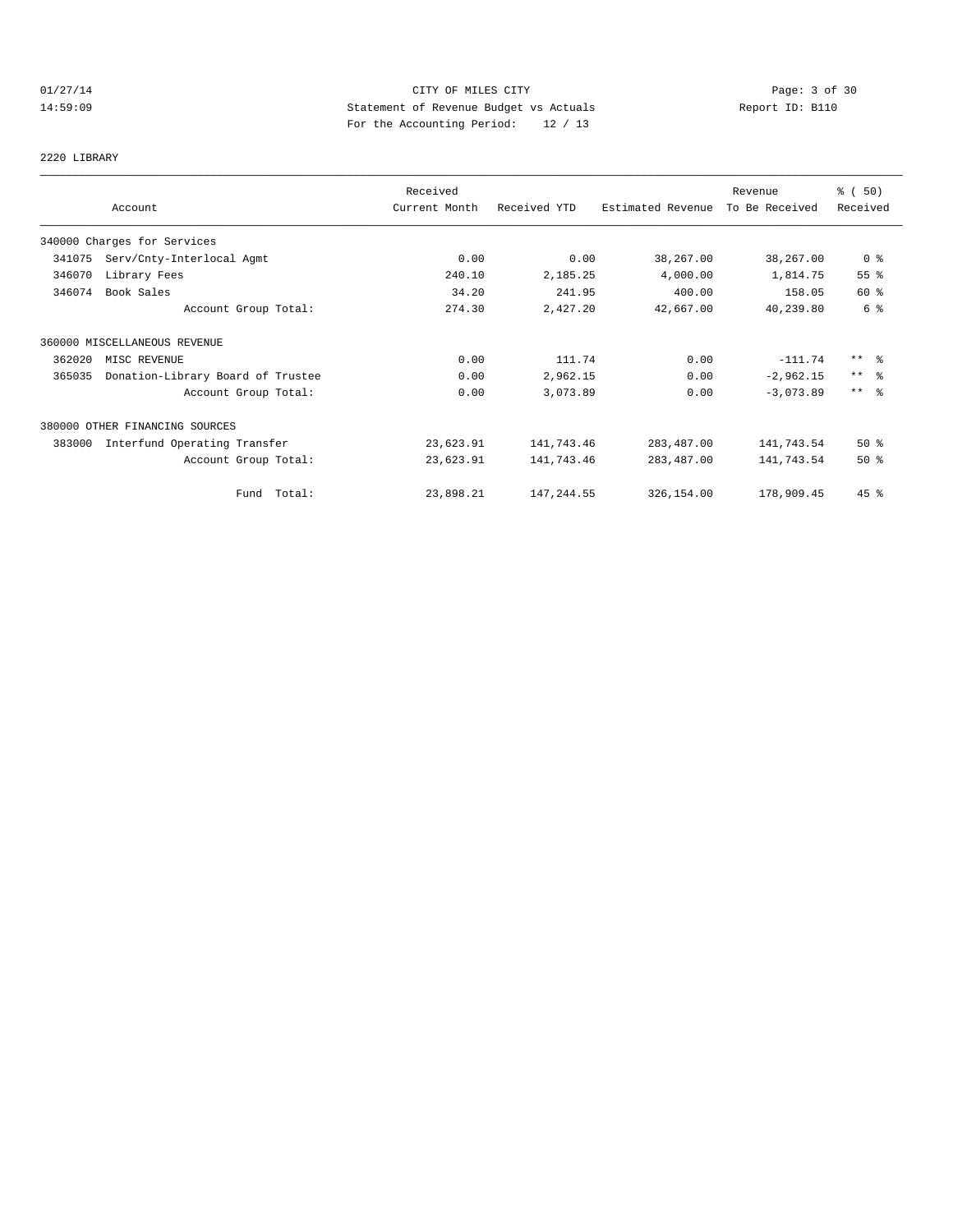# 01/27/14 CITY OF MILES CITY Page: 4 of 30<br>14:59:09 Statement of Revenue Budget vs Actuals Report ID: B110<br>Por the Accumular Deviced: 20.4.10 14:59:09 Statement of Revenue Budget vs Actuals Report ID: B110 For the Accounting Period: 12 / 13

#### 2260 EMERGENCY DISASTER

|              |                                        | Received      |               |                   | Revenue        | 8 ( 50)         |
|--------------|----------------------------------------|---------------|---------------|-------------------|----------------|-----------------|
|              | Account                                | Current Month | Received YTD  | Estimated Revenue | To Be Received | Received        |
| 310000 TAXES |                                        |               |               |                   |                |                 |
| 311010       | Real Property Taxes                    | 0.00          | 42.05         | 0.00              | $-42.05$       | $***$ %         |
| 311020       | Personal Property Taxes                | 0.00          | 2.09          | 0.00              | $-2.09$        | $***$ $ -$      |
| 312000       | Penalty & Interest on Delinquent Taxes | 0.00          | 15.46         | 0.00              | $-15.46$       | $***$ %         |
|              | Account Group Total:                   | 0.00          | 59.60         | 0.00              | $-59.60$       | $***$ $\approx$ |
|              | 330000 INTERGOVERNMENTAL REVENUES      |               |               |                   |                |                 |
| 331113       | FEMA -Projects                         | 0.00          | $-13, 249.48$ | 0.00              | 13,249.48      | $***$ %         |
|              | Account Group Total:                   | 0.00          | $-13, 249.48$ | 0.00              | 13,249.48      | $***$ $ -$      |
|              | Total:<br>Fund                         | 0.00          | $-13,189.88$  | 0.00              | 13,189.88      | $***$<br>- 옹    |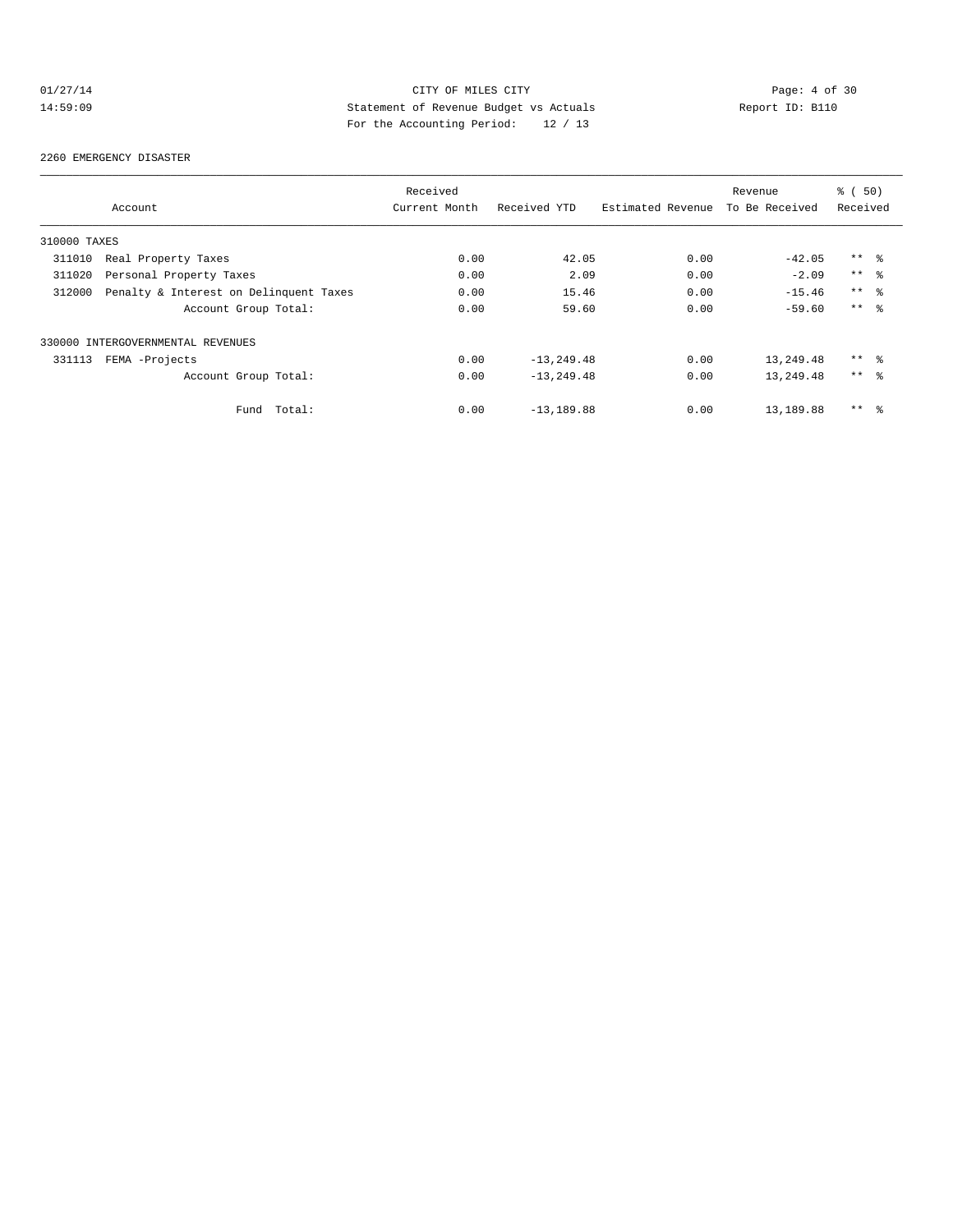# 01/27/14 CITY OF MILES CITY Page: 5 of 30<br>14:59:09 Statement of Revenue Budget vs Actuals Report ID: B110<br>Por the Accumular Deviced: 20.422 14:59:09 Statement of Revenue Budget vs Actuals Report ID: B110 For the Accounting Period: 12 / 13

#### 2270 Health

|                                        | Received      |              |                   | Revenue        | % ( 50 )       |
|----------------------------------------|---------------|--------------|-------------------|----------------|----------------|
| Account                                | Current Month | Received YTD | Estimated Revenue | To Be Received | Received       |
| 340000 Charges for Services            |               |              |                   |                |                |
| Health Inspection Fees<br>344030       | 0.00          | 0.00         | 15,000.00         | 15,000.00      | 0 <sup>8</sup> |
| Account Group Total:                   | 0.00          | 0.00         | 15,000.00         | 15,000.00      | 0 <sup>8</sup> |
| 380000 OTHER FINANCING SOURCES         |               |              |                   |                |                |
| 383000<br>Interfund Operating Transfer | 0.00          | 0.00         | 30,000.00         | 30,000.00      | 0 %            |
| Account Group Total:                   | 0.00          | 0.00         | 30,000.00         | 30,000.00      | 0 <sup>8</sup> |
| Total:<br>Fund                         | 0.00          | 0.00         | 45,000.00         | 45,000.00      | 0 <sup>8</sup> |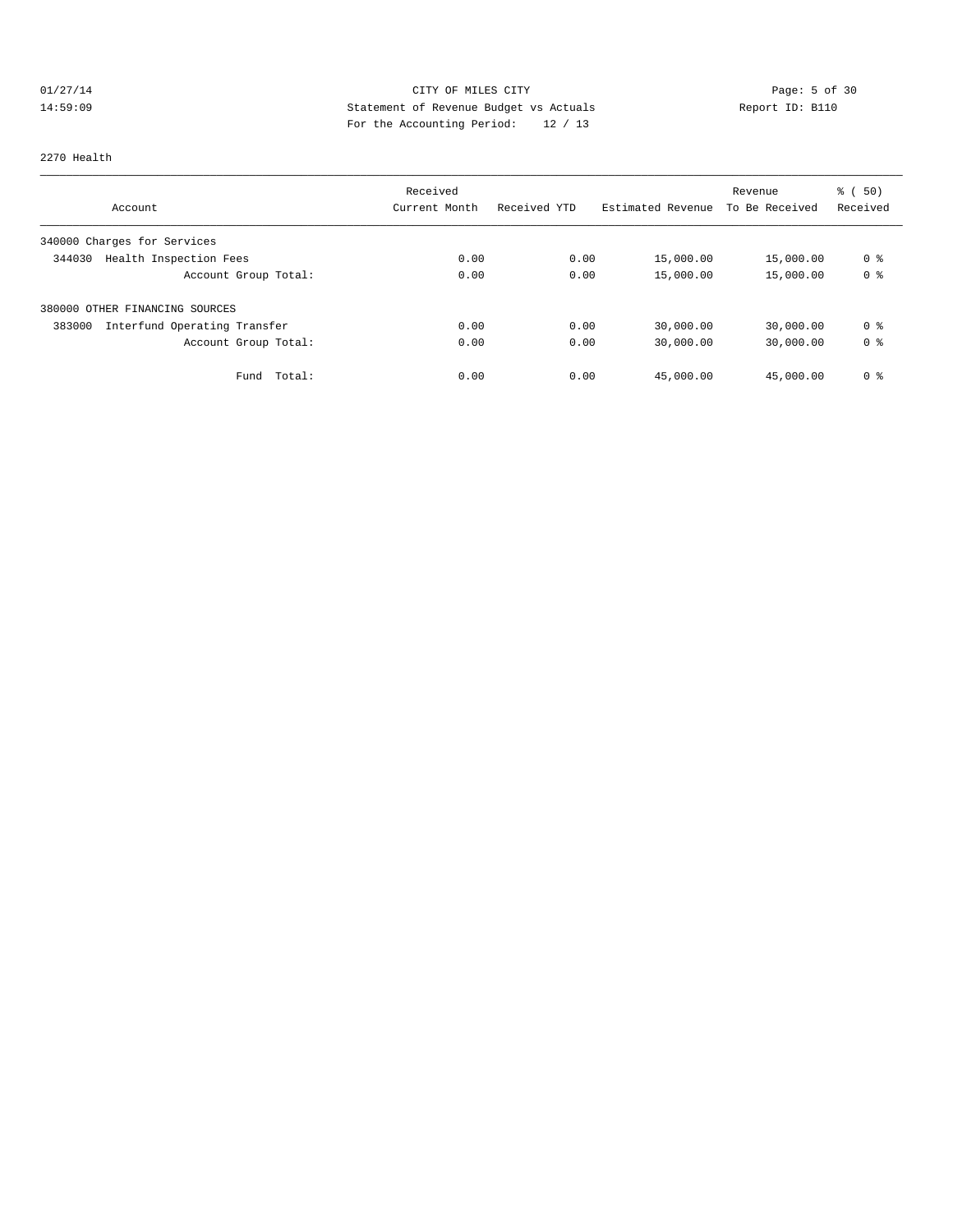# 01/27/14 CITY OF MILES CITY Page: 6 of 30<br>14:59:09 Statement of Revenue Budget vs Actuals Report ID: B110<br>Por the Accumular Deviced: 20.422 14:59:09 Statement of Revenue Budget vs Actuals Report ID: B110 For the Accounting Period: 12 / 13

2372 Permissive Medical Levy

|              | Account                                | Received<br>Current Month | Received YTD | Estimated Revenue | Revenue<br>To Be Received | 8 ( 50)<br>Received |
|--------------|----------------------------------------|---------------------------|--------------|-------------------|---------------------------|---------------------|
| 310000 TAXES |                                        |                           |              |                   |                           |                     |
| 311010       | Real Property Taxes                    | 0.00                      | 70,742.01    | 91,209.00         | 20,466.99                 | 78 %                |
| 311020       | Personal Property Taxes                | 0.00                      | 429.33       | 2,545.00          | 2,115.67                  | $17*$               |
| 312000       | Penalty & Interest on Delinquent Taxes | 0.00                      | 84.95        | 0.00              | $-84.95$                  | $***$ $ -$          |
|              | Account Group Total:                   | 0.00                      | 71,256.29    | 93,754.00         | 22,497.71                 | 76 %                |
|              | Total:<br>Fund                         | 0.00                      | 71,256.29    | 93,754.00         | 22,497.71                 | 76 %                |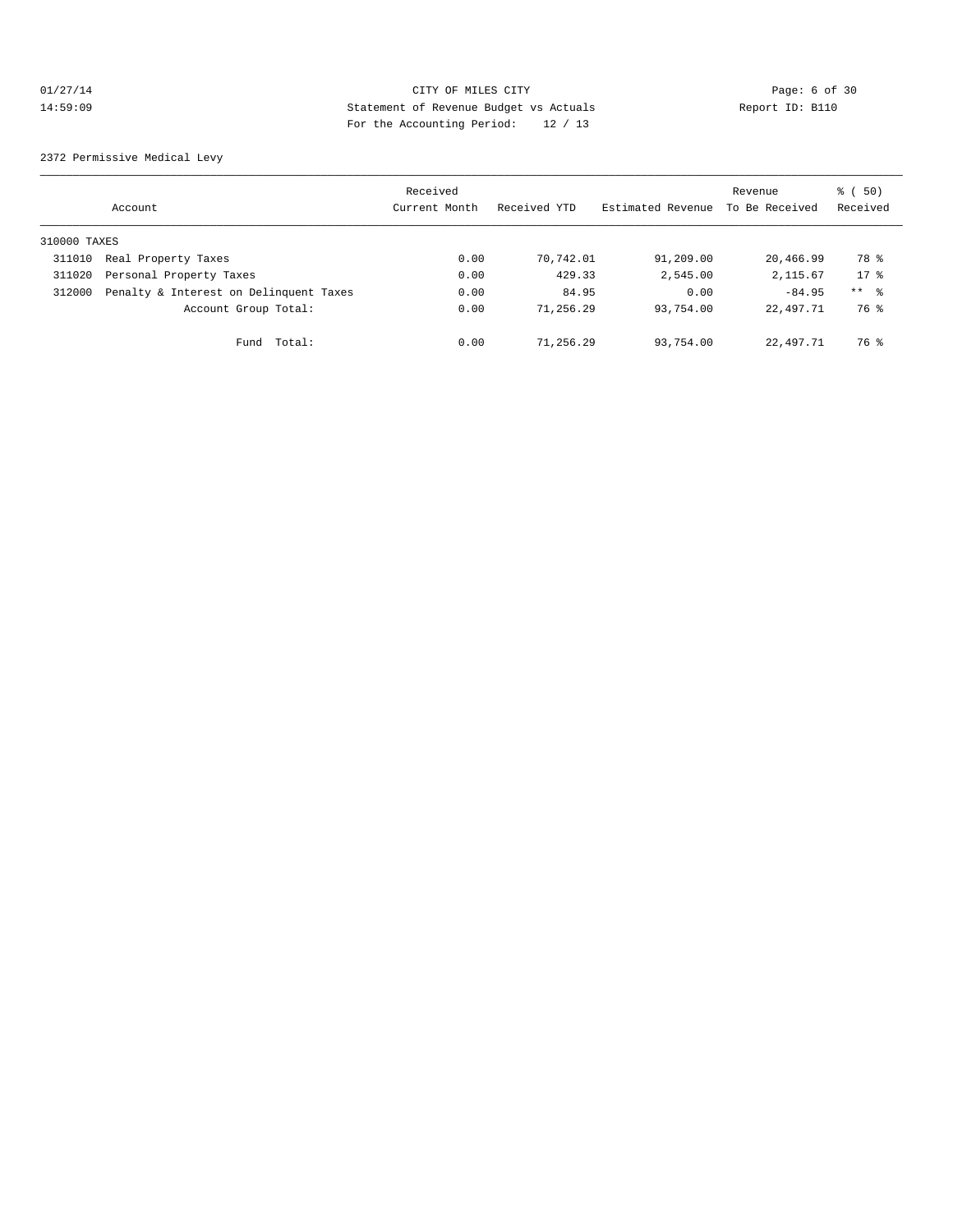# 01/27/14 CITY OF MILES CITY Page: 7 of 30<br>14:59:09 Statement of Revenue Budget vs Actuals Report ID: B110<br>Por the Accumular Deviced: 20 (10) 14:59:09 Statement of Revenue Budget vs Actuals Report ID: B110 For the Accounting Period: 12 / 13

#### 2394 BUILDING CODE ENFORCEMENT

| Account                              | Received<br>Current Month | Received YTD | Estimated Revenue | Revenue<br>To Be Received | 8 ( 50)<br>Received |
|--------------------------------------|---------------------------|--------------|-------------------|---------------------------|---------------------|
| 320000 LICENSES AND PERMITS          |                           |              |                   |                           |                     |
| Building & Related Permits<br>323010 | 522.00                    | 62,075.55    | 75,000.00         | 12,924.45                 | 83%                 |
| Account Group Total:                 | 522.00                    | 62,075.55    | 75,000.00         | 12,924.45                 | 83%                 |
| Fund Total:                          | 522.00                    | 62,075.55    | 75,000.00         | 12,924.45                 | 83%                 |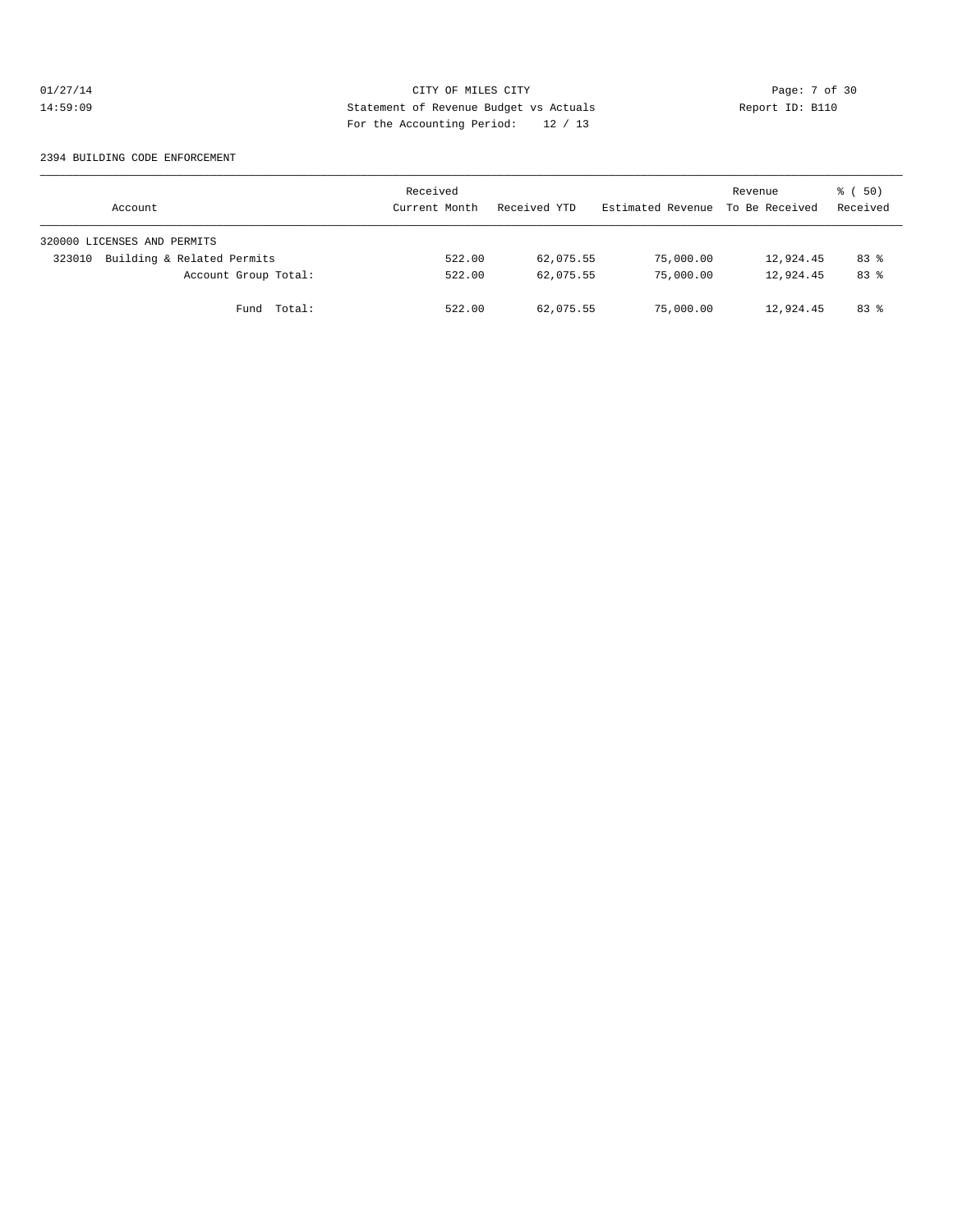# 01/27/14 Page: 8 of 30 14:59:09 Statement of Revenue Budget vs Actuals Report ID: B110 For the Accounting Period: 12 / 13

2400 LTG M D#165-(Gen City)

|        |                                          | Received      |              |                   | Revenue        | % ( 50)         |
|--------|------------------------------------------|---------------|--------------|-------------------|----------------|-----------------|
|        | Account                                  | Current Month | Received YTD | Estimated Revenue | To Be Received | Received        |
|        | 360000 MISCELLANEOUS REVENUE             |               |              |                   |                |                 |
| 363010 | Maintenance Assessments                  | 0.00          | 83,889.24    | 149,556.00        | 65,666.76      | 56%             |
| 363040 | Penalty & Interest on Deling Assessments | 0.00          | 482.66       | 500.00            | 17.34          | 97 <sup>°</sup> |
|        | Account Group Total:                     | 0.00          | 84, 371, 90  | 150,056.00        | 65,684.10      | 56 <sup>8</sup> |
|        | 370000 INVESTMENT EARNINGS               |               |              |                   |                |                 |
| 371010 | Investment Earnings                      | 12.73         | 35.94        | 100.00            | 64.06          | $36*$           |
|        | Account Group Total:                     | 12.73         | 35.94        | 100.00            | 64.06          | 36 <sup>8</sup> |
|        | Total:<br>Fund                           | 12.73         | 84,407.84    | 150,156.00        | 65,748.16      | 56 <sup>8</sup> |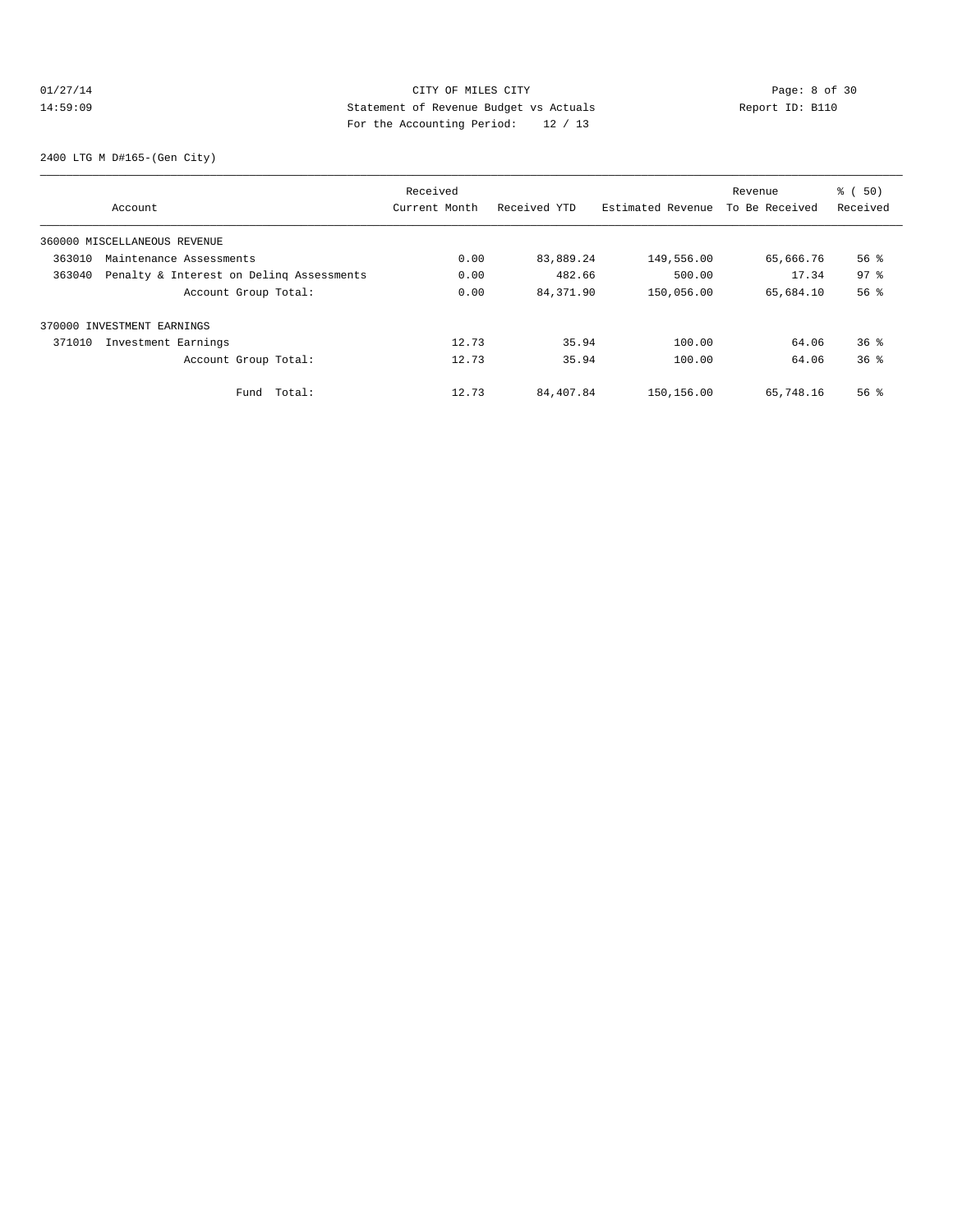# 01/27/14 CITY OF MILES CITY Page: 9 of 30<br>14:59:09 Statement of Revenue Budget vs Actuals Report ID: B110<br>Por the Accumular Deviced: 20 (10) 14:59:09 Statement of Revenue Budget vs Actuals Report ID: B110 For the Accounting Period: 12 / 13

2420 LTG M D#167-(MilesAddn Etc)

|        |                                          | Received      |              |                   | Revenue        | % ( 50)         |
|--------|------------------------------------------|---------------|--------------|-------------------|----------------|-----------------|
|        | Account                                  | Current Month | Received YTD | Estimated Revenue | To Be Received | Received        |
|        | 360000 MISCELLANEOUS REVENUE             |               |              |                   |                |                 |
| 363010 | Maintenance Assessments                  | 0.00          | 14,689.36    | 27, 235.00        | 12,545.64      | $54$ $%$        |
| 363040 | Penalty & Interest on Deling Assessments | 0.00          | 126.12       | 100.00            | $-26.12$       | $126$ %         |
|        | Account Group Total:                     | 0.00          | 14,815.48    | 27,335.00         | 12,519.52      | $54$ $%$        |
|        | 370000 INVESTMENT EARNINGS               |               |              |                   |                |                 |
| 371010 | Investment Earnings                      | 2.41          | 7.52         | 0.00              | $-7.52$        | ** %            |
|        | Account Group Total:                     | 2.41          | 7.52         | 0.00              | $-7.52$        | $***$ $\approx$ |
|        | Total:<br>Fund                           | 2.41          | 14,823.00    | 27,335.00         | 12,512.00      | $54$ $%$        |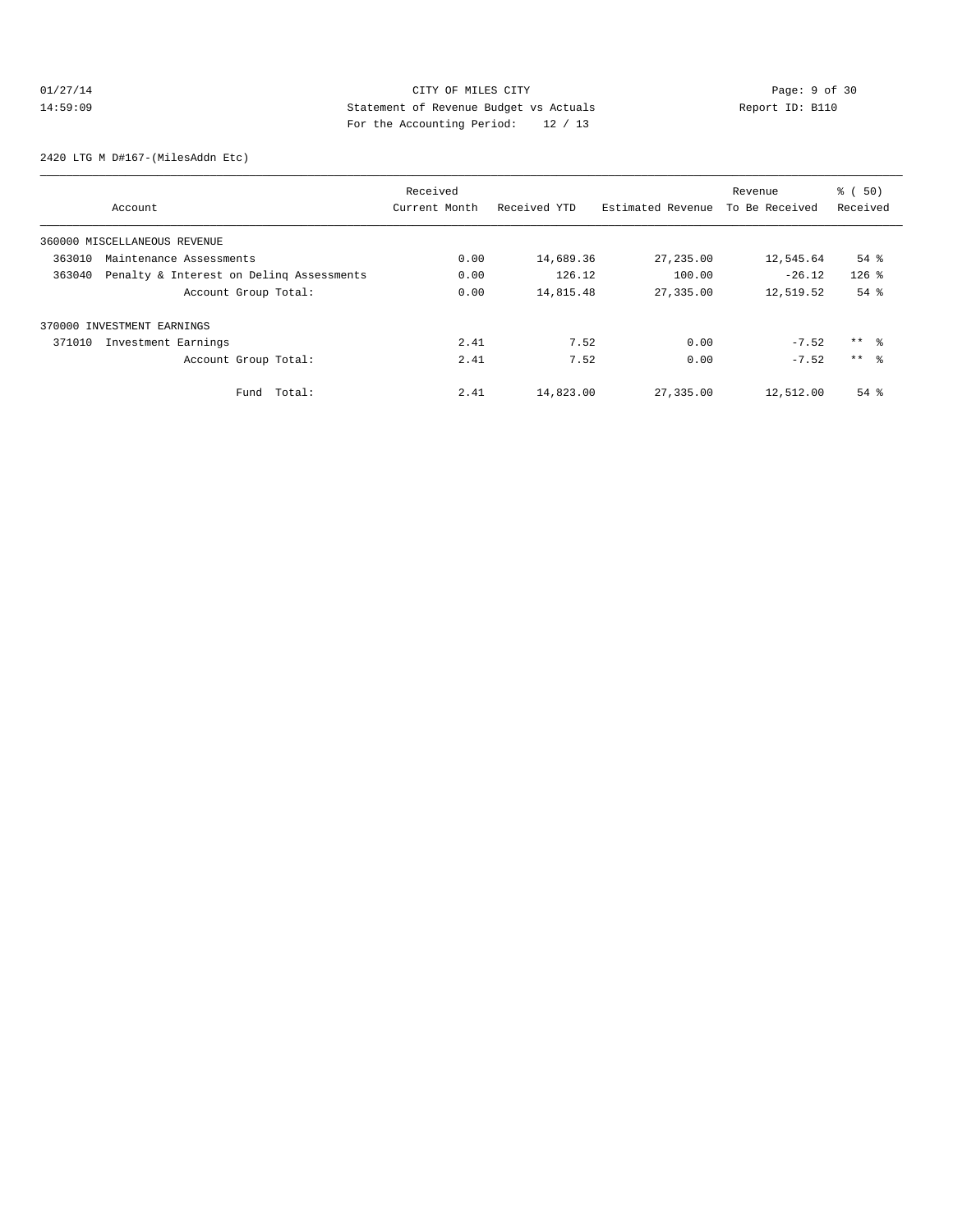# 01/27/14 Page: 10 of 30<br>14:59:09 Statement of Revenue Budget vs Actuals<br>19 (12) Page: 10 (12) Page: 10 (12) Page: 10 (12) Page: 10 (12) Page: 10 (12) Page: 10 (12) Page: 10 (12) Page: 12<br>2011 Page: 12 (12) Page: 12 (12) Pa 14:59:09 Statement of Revenue Budget vs Actuals Report ID: B110 For the Accounting Period: 12 / 13

2430 LTG M D#171-(Balsam Est)

|        |                                          | Received      |              |                   | Revenue        | % ( 50)         |
|--------|------------------------------------------|---------------|--------------|-------------------|----------------|-----------------|
|        | Account                                  | Current Month | Received YTD | Estimated Revenue | To Be Received | Received        |
|        | 360000 MISCELLANEOUS REVENUE             |               |              |                   |                |                 |
| 363010 | Maintenance Assessments                  | 0.00          | 1,373.77     | 2,604.00          | 1,230.23       | $53$ $%$        |
| 363040 | Penalty & Interest on Deling Assessments | 0.00          | 2.07         | 0.00              | $-2.07$        | $***$ 8         |
|        | Account Group Total:                     | 0.00          | 1,375.84     | 2,604.00          | 1,228.16       | 53 <sup>8</sup> |
|        | 370000 INVESTMENT EARNINGS               |               |              |                   |                |                 |
| 371010 | Investment Earnings                      | 0.17          | 0.55         | 0.00              | $-0.55$        | $***$ $\approx$ |
|        | Account Group Total:                     | 0.17          | 0.55         | 0.00              | $-0.55$        | $***$ $\approx$ |
|        | Total:<br>Fund                           | 0.17          | 1,376.39     | 2,604.00          | 1,227.61       | $53$ $%$        |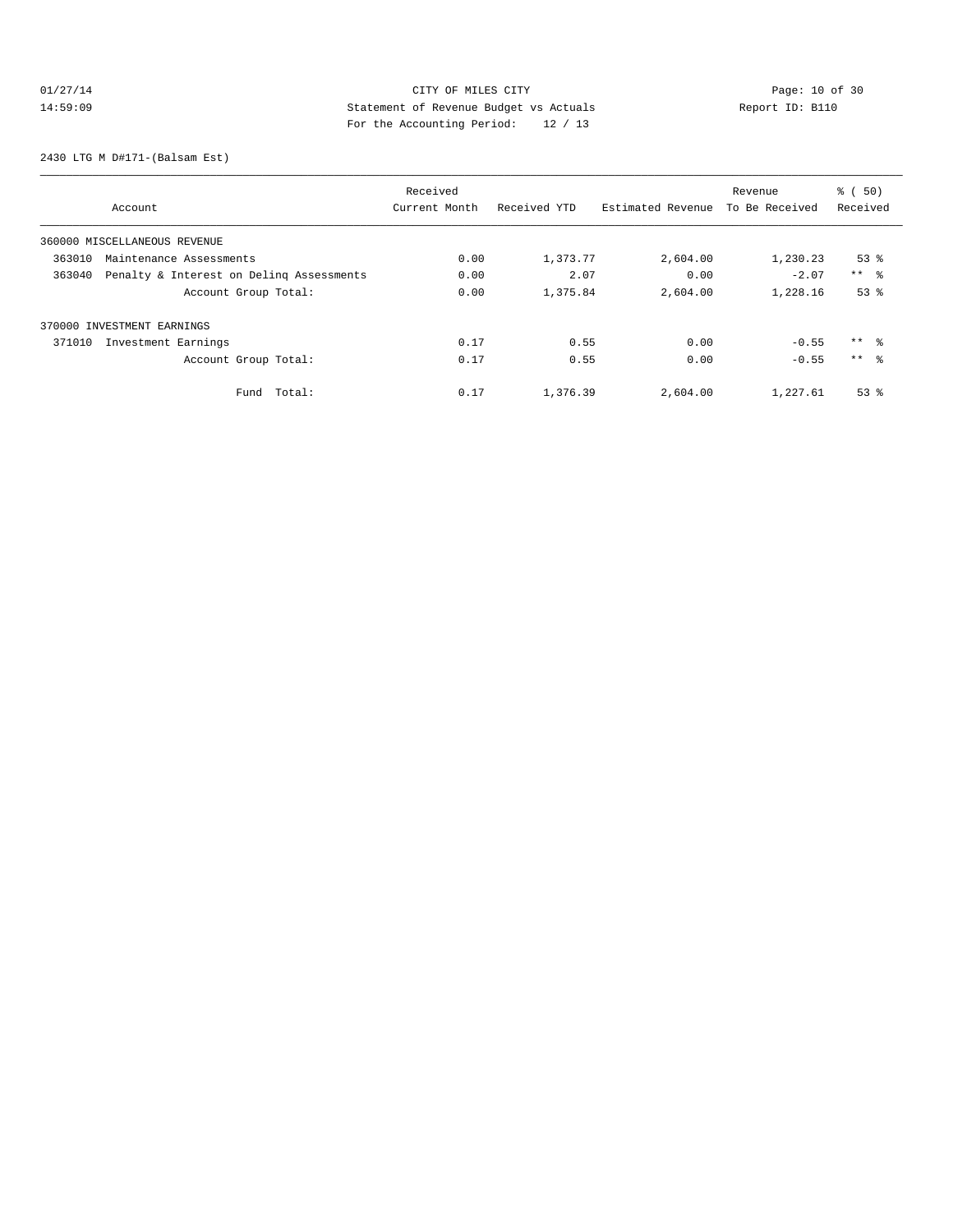# 01/27/14 Page: 11 of 30 14:59:09 Statement of Revenue Budget vs Actuals Report ID: B110 For the Accounting Period: 12 / 13

2440 LTG M D#172-(Main Str)

|        |                                          | Received      |              |                   | Revenue        | % ( 50)  |
|--------|------------------------------------------|---------------|--------------|-------------------|----------------|----------|
|        | Account                                  | Current Month | Received YTD | Estimated Revenue | To Be Received | Received |
|        | 360000 MISCELLANEOUS REVENUE             |               |              |                   |                |          |
| 363010 | Maintenance Assessments                  | 0.00          | 5,531.69     | 8,393.00          | 2,861.31       | 66 %     |
| 363040 | Penalty & Interest on Deling Assessments | 0.00          | 145.67       | 100.00            | $-45.67$       | $146$ %  |
|        | Account Group Total:                     | 0.00          | 5,677.36     | 8,493.00          | 2,815.64       | 67 %     |
|        | 370000 INVESTMENT EARNINGS               |               |              |                   |                |          |
| 371010 | Investment Earnings                      | 1.85          | 10.09        | 50.00             | 39.91          | $20*$    |
|        | Account Group Total:                     | 1.85          | 10.09        | 50.00             | 39.91          | $20*$    |
|        | Total:<br>Fund                           | 1.85          | 5,687.45     | 8,543.00          | 2,855.55       | 67 %     |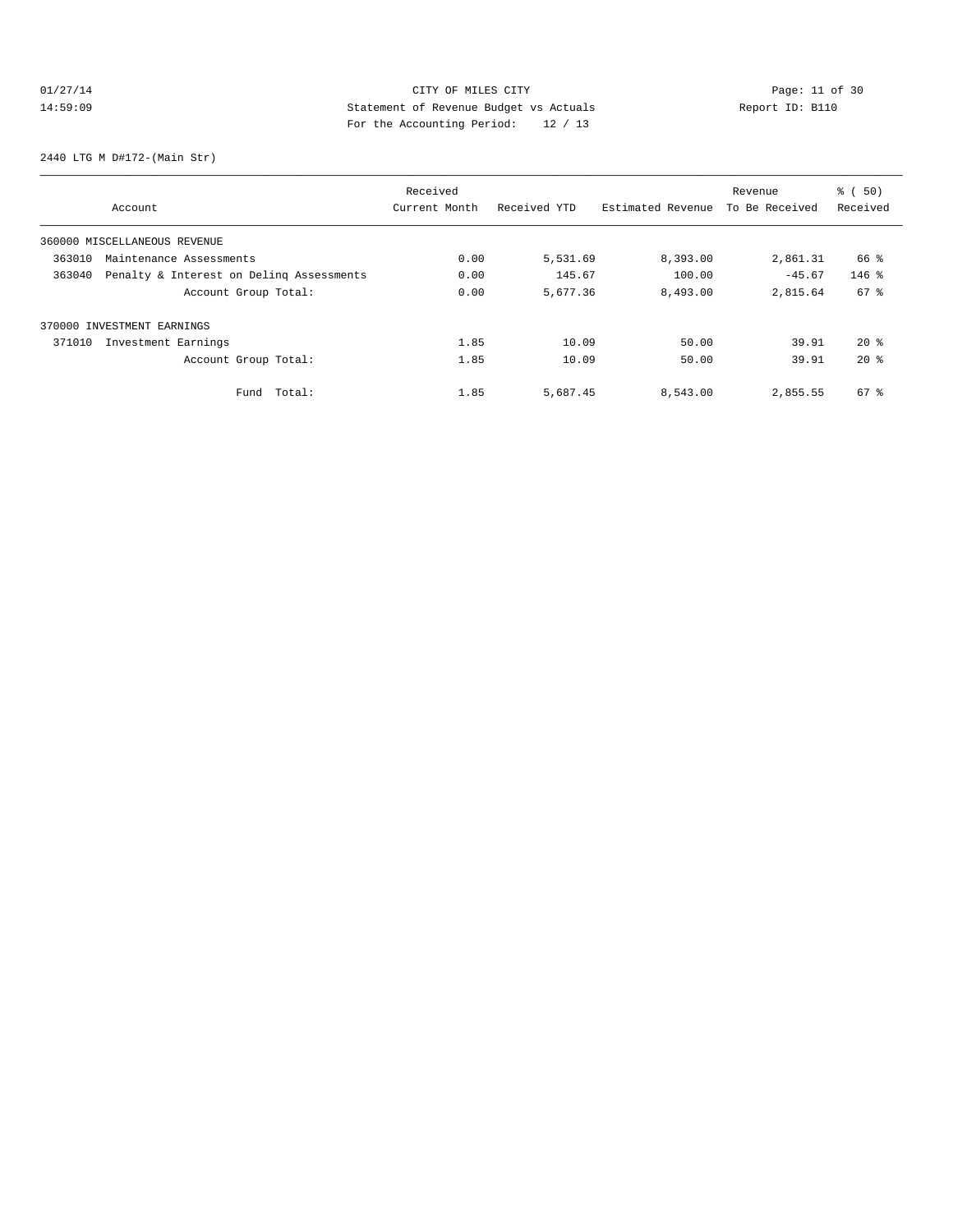# 01/27/14 Page: 12 of 30 14:59:09 Statement of Revenue Budget vs Actuals Report ID: B110 For the Accounting Period: 12 / 13

2450 LTG M D#195-(SG-Trico)

|        |                                          | Received      |              |                   | Revenue        | % ( 50)    |
|--------|------------------------------------------|---------------|--------------|-------------------|----------------|------------|
|        | Account                                  | Current Month | Received YTD | Estimated Revenue | To Be Received | Received   |
|        | 360000 MISCELLANEOUS REVENUE             |               |              |                   |                |            |
| 363010 | Maintenance Assessments                  | 0.00          | 3,070.17     | 6,114.00          | 3,043.83       | $50*$      |
| 363040 | Penalty & Interest on Deling Assessments | 0.00          | 3.19         | 0.00              | $-3.19$        | $***$ $ -$ |
|        | Account Group Total:                     | 0.00          | 3,073.36     | 6,114.00          | 3,040.64       | $50*$      |
|        | 370000 INVESTMENT EARNINGS               |               |              |                   |                |            |
| 371010 | Investment Earnings                      | 0.33          | 0.72         | 0.00              | $-0.72$        | $***$ %    |
|        | Account Group Total:                     | 0.33          | 0.72         | 0.00              | $-0.72$        | $***$ %    |
|        | Total:<br>Fund                           | 0.33          | 3,074.08     | 6,114.00          | 3,039.92       | $50*$      |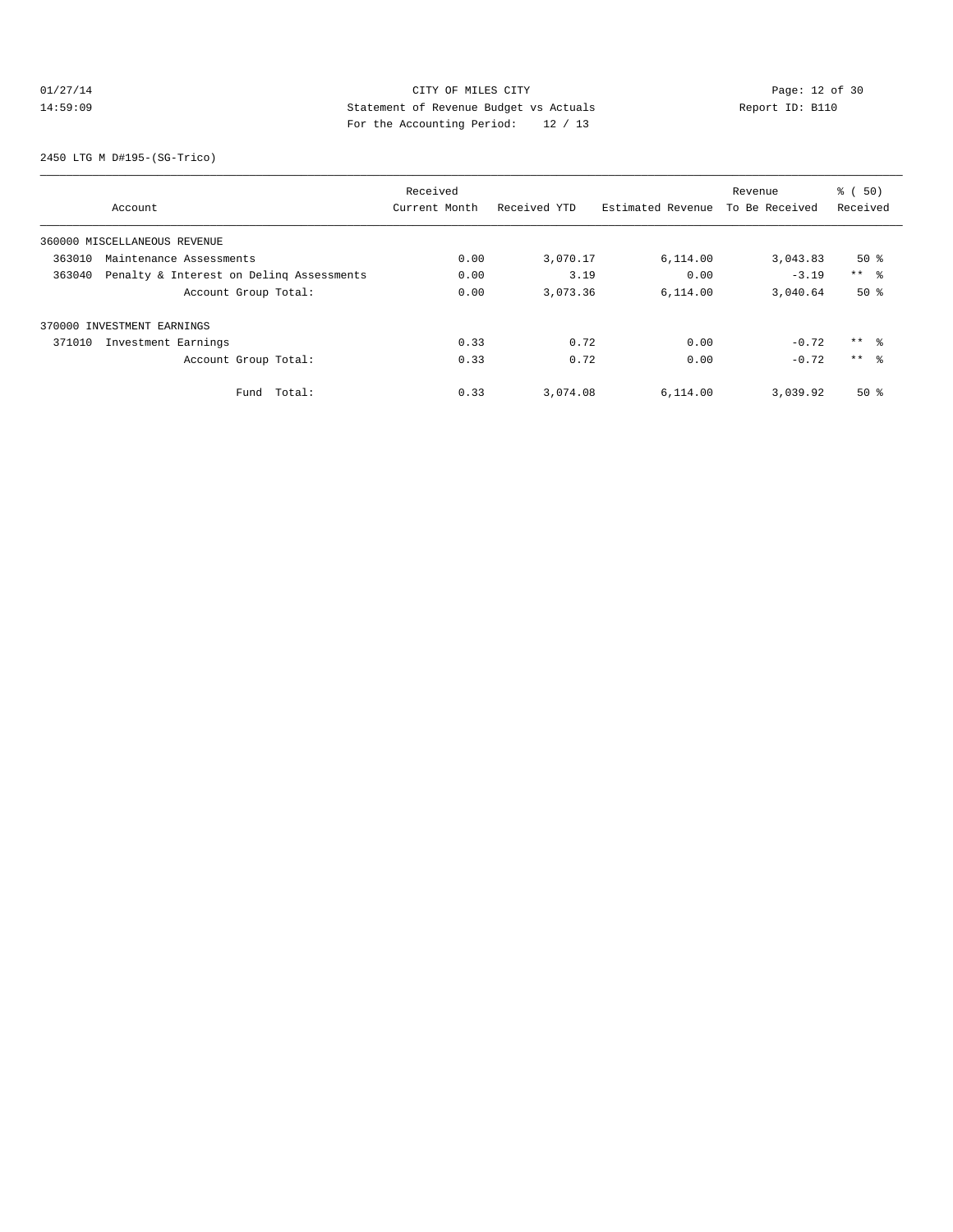# 01/27/14 Page: 13 of 30 14:59:09 Statement of Revenue Budget vs Actuals Report ID: B110<br>Report ID: B110 For the Accounting Period: 12 / 13

2470 LTG M D#202-(SG-MDU&NV)

|        |                                          | Received      |              |                   | Revenue        | $\frac{1}{6}$ (50) |
|--------|------------------------------------------|---------------|--------------|-------------------|----------------|--------------------|
|        | Account                                  | Current Month | Received YTD | Estimated Revenue | To Be Received | Received           |
|        | 360000 MISCELLANEOUS REVENUE             |               |              |                   |                |                    |
| 363010 | Maintenance Assessments                  | 0.00          | 4,088.49     | 7,615.00          | 3,526.51       | $54$ $%$           |
| 363040 | Penalty & Interest on Deling Assessments | 0.00          | 14.00        | 10.00             | $-4.00$        | $140*$             |
|        | Account Group Total:                     | 0.00          | 4,102.49     | 7,625.00          | 3,522.51       | $54$ $%$           |
|        | 370000 INVESTMENT EARNINGS               |               |              |                   |                |                    |
| 371010 | Investment Earnings                      | 0.52          | 1.11         | 0.00              | $-1.11$        | $***$ 8            |
|        | Account Group Total:                     | 0.52          | 1.11         | 0.00              | $-1.11$        | $***$ $\approx$    |
|        | Total:<br>Fund                           | 0.52          | 4,103.60     | 7,625.00          | 3,521.40       | $54$ $%$           |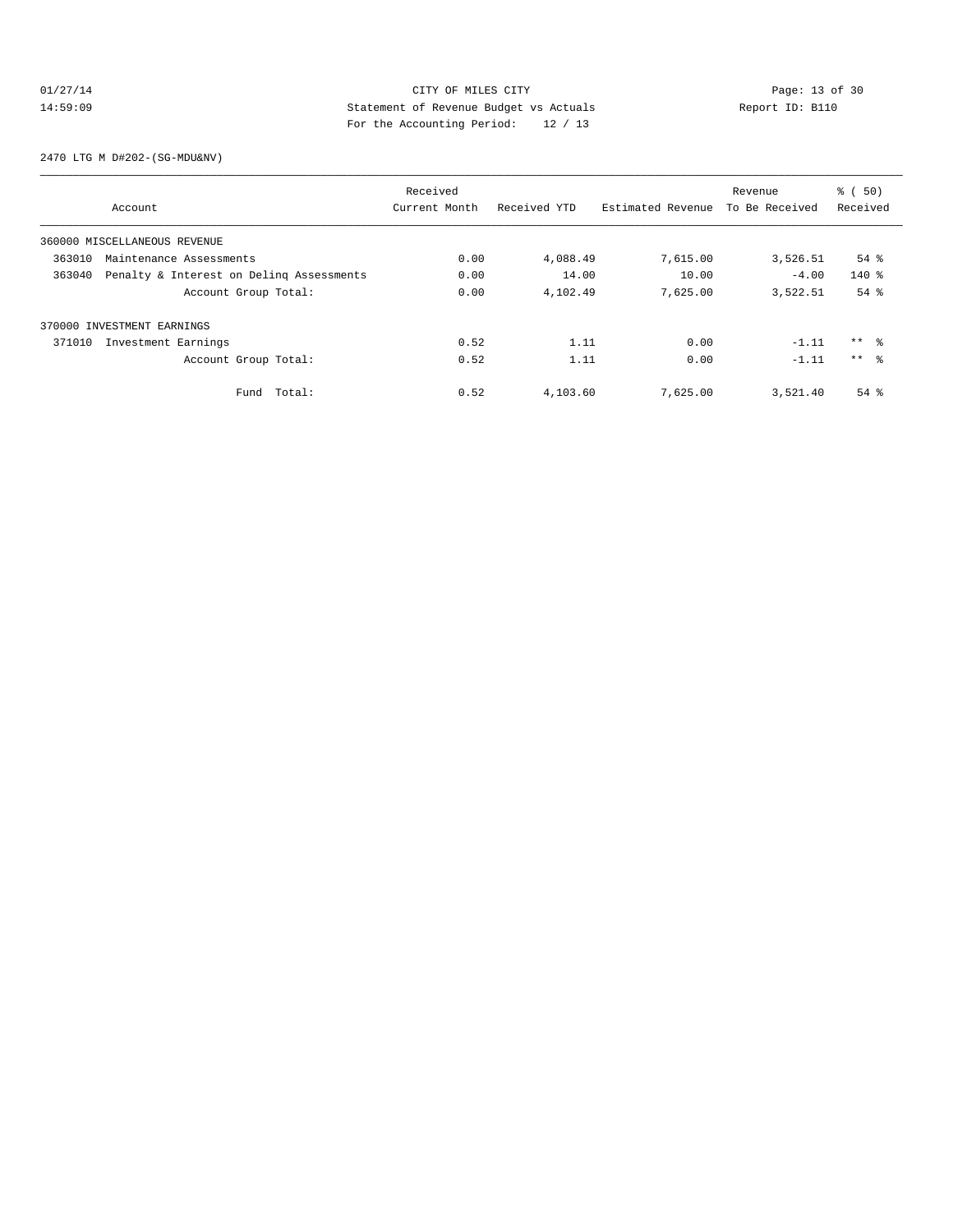# 01/27/14 Page: 14 of 30 14:59:09 Statement of Revenue Budget vs Actuals Report ID: B110 For the Accounting Period: 12 / 13

2480 LTG M M#173-(Milestown Estates)

|                                                    | Received      |              |                   | Revenue        | % ( 50)         |
|----------------------------------------------------|---------------|--------------|-------------------|----------------|-----------------|
| Account                                            | Current Month | Received YTD | Estimated Revenue | To Be Received | Received        |
| 360000 MISCELLANEOUS REVENUE                       |               |              |                   |                |                 |
| 363010<br>Maintenance Assessments                  | 0.00          | 624.12       | 794.00            | 169.88         | 79 %            |
| Penalty & Interest on Deling Assessments<br>363040 | 0.00          | 0.83         | 0.00              | $-0.83$        | $***$ $ -$      |
| Account Group Total:                               | 0.00          | 624.95       | 794.00            | 169.05         | 79 %            |
| 370000 INVESTMENT EARNINGS                         |               |              |                   |                |                 |
| 371010<br>Investment Earnings                      | 0.24          | 0.89         | 0.00              | $-0.89$        | $***$ %         |
| Account Group Total:                               | 0.24          | 0.89         | 0.00              | $-0.89$        | $***$ $\approx$ |
| Total:<br>Fund                                     | 0.24          | 625.84       | 794.00            | 168.16         | 79 %            |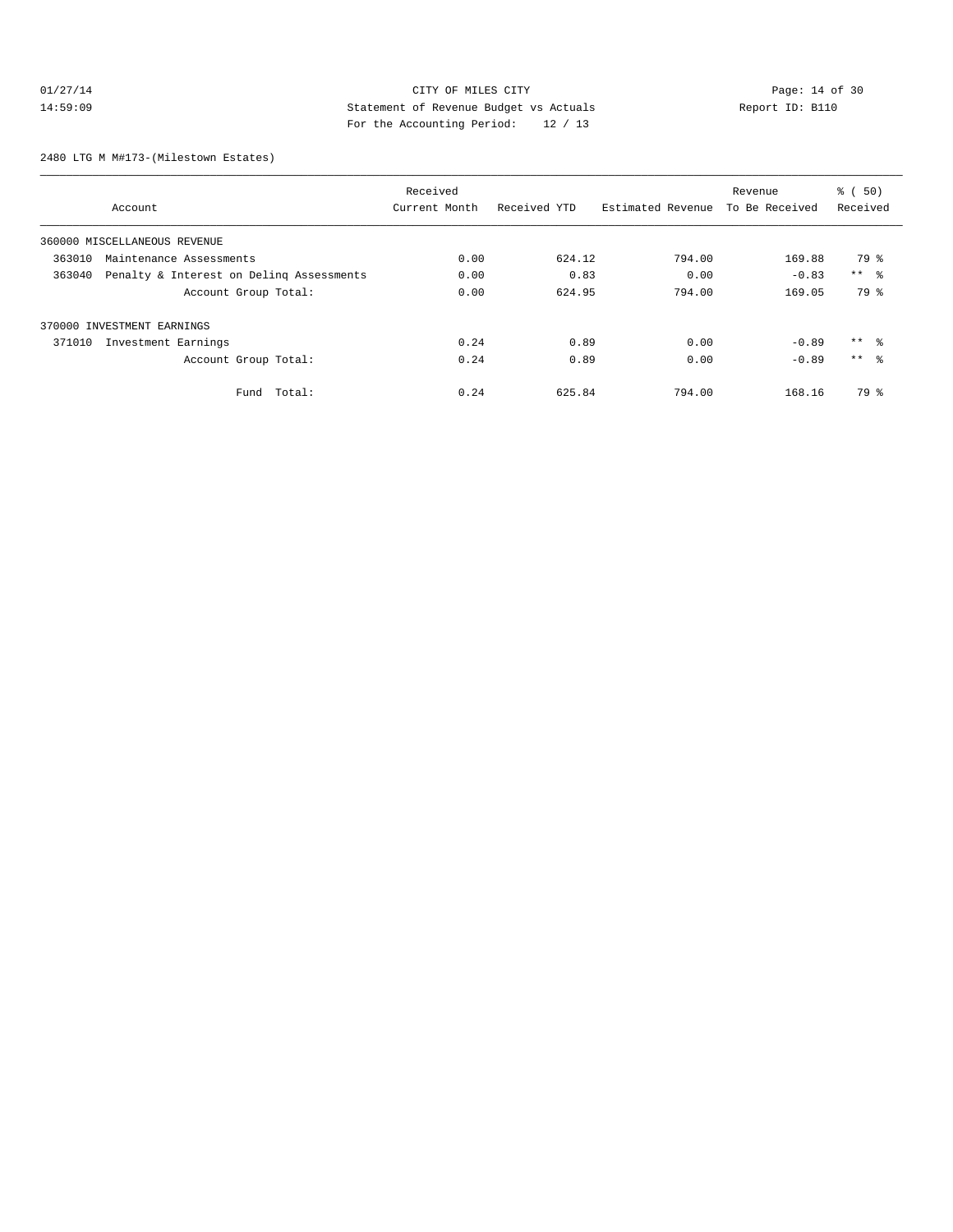# 01/27/14 Page: 15 of 30 14:59:09 Statement of Revenue Budget vs Actuals Report ID: B110<br>Report ID: B110 For the Accounting Period: 12 / 13

2510 STR MAINT DIST #204

| Account                                            | Received<br>Current Month | Received YTD | Estimated Revenue | Revenue<br>To Be Received | % (50)<br>Received |
|----------------------------------------------------|---------------------------|--------------|-------------------|---------------------------|--------------------|
| 360000 MISCELLANEOUS REVENUE                       |                           |              |                   |                           |                    |
| 363010<br>Maintenance Assessments                  | 0.00                      | 523, 228.26  | 963, 243.00       | 440,014.74                | $54$ $%$           |
| 363040<br>Penalty & Interest on Deling Assessments | 0.00                      | 2,140.28     | 1,000.00          | $-1, 140.28$              | $214$ %            |
| Account Group Total:                               | 0.00                      | 525, 368.54  | 964, 243.00       | 438,874.46                | 54%                |
| 370000 INVESTMENT EARNINGS                         |                           |              |                   |                           |                    |
| Investment Earnings<br>371010                      | 90.40                     | 359.66       | 400.00            | 40.34                     | $90*$              |
| Account Group Total:                               | 90.40                     | 359.66       | 400.00            | 40.34                     | $90*$              |
| 380000 OTHER FINANCING SOURCES                     |                           |              |                   |                           |                    |
| 383000<br>Interfund Operating Transfer             | 0.00                      | 0.00         | 90,633.00         | 90,633.00                 | 0 <sup>8</sup>     |
| Account Group Total:                               | 0.00                      | 0.00         | 90,633.00         | 90,633.00                 | 0 <sup>8</sup>     |
| Total:<br>Fund                                     | 90.40                     | 525,728.20   | 1,055,276.00      | 529,547.80                | $50*$              |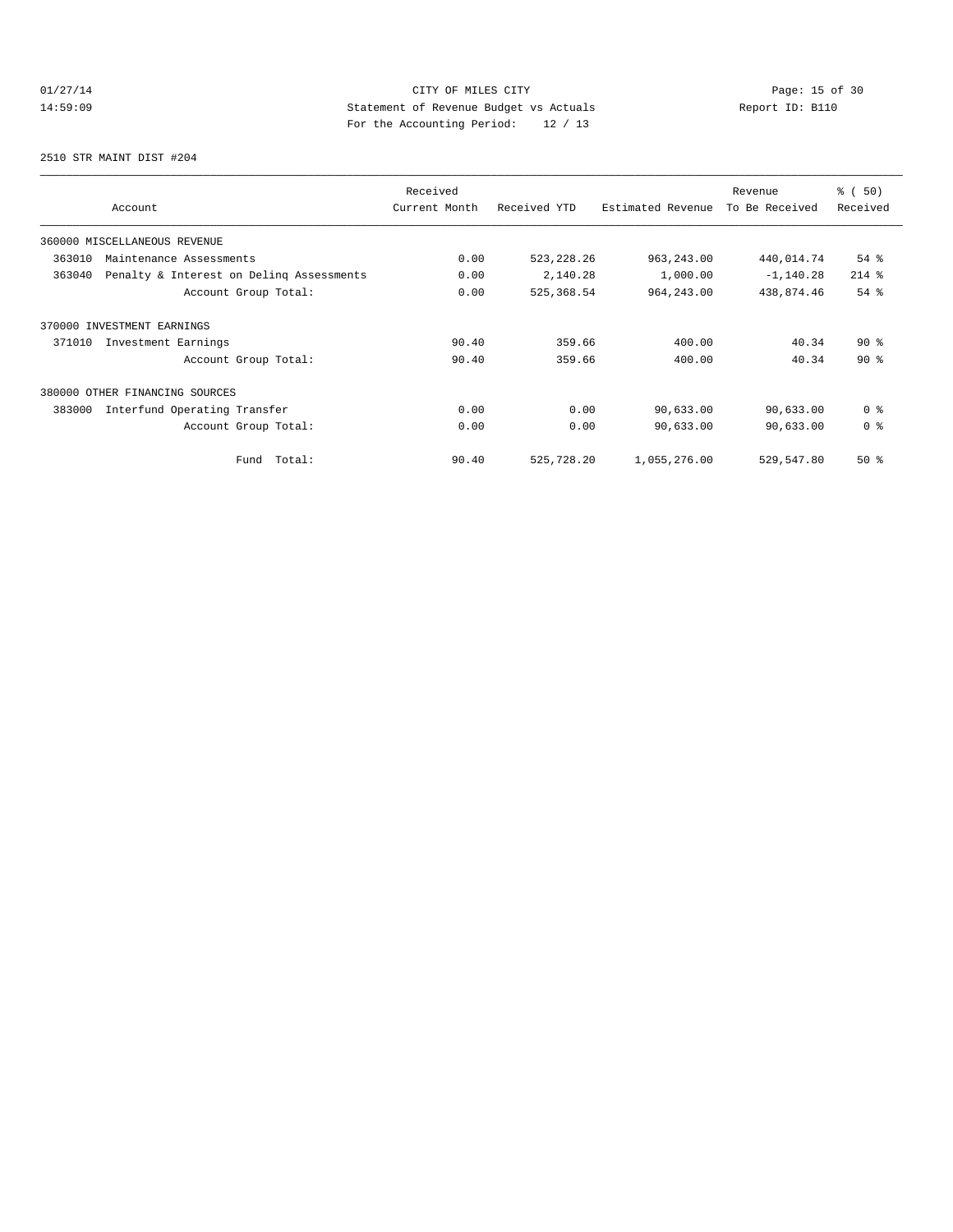# 01/27/14 Page: 16 of 30<br>14:59:09 Statement of Revenue Budget vs Actuals<br>19 (12) Page: 16 Of 30<br>19 Page: the Accounting Dominal: 12 (12) Page: 17 (12) 14:59:09 Statement of Revenue Budget vs Actuals Report ID: B110 For the Accounting Period: 12 / 13

2520 STR MAINT DIST #205

| Account                                            | Received<br>Current Month | Received YTD | Estimated Revenue | Revenue<br>To Be Received | % (50)<br>Received |
|----------------------------------------------------|---------------------------|--------------|-------------------|---------------------------|--------------------|
| 360000 MISCELLANEOUS REVENUE                       |                           |              |                   |                           |                    |
| 363010<br>Maintenance Assessments                  | 0.00                      | 148,735.04   | 258,450.00        | 109,714.96                | 58 %               |
| 363040<br>Penalty & Interest on Deling Assessments | 0.00                      | 495.35       | 1,000.00          | 504.65                    | $50*$              |
| Account Group Total:                               | 0.00                      | 149,230.39   | 259,450.00        | 110,219.61                | 58 %               |
| 370000 INVESTMENT EARNINGS                         |                           |              |                   |                           |                    |
| Investment Earnings<br>371010                      | 51.74                     | 184.97       | 400.00            | 215.03                    | $46*$              |
| Account Group Total:                               | 51.74                     | 184.97       | 400.00            | 215.03                    | 46%                |
| 380000 OTHER FINANCING SOURCES                     |                           |              |                   |                           |                    |
| 383000<br>Interfund Operating Transfer             | 0.00                      | 0.00         | 90,633.00         | 90,633.00                 | 0 <sup>8</sup>     |
| Account Group Total:                               | 0.00                      | 0.00         | 90,633.00         | 90,633.00                 | 0 <sup>8</sup>     |
| Total:<br>Fund                                     | 51.74                     | 149, 415.36  | 350,483.00        | 201,067.64                | $43$ $%$           |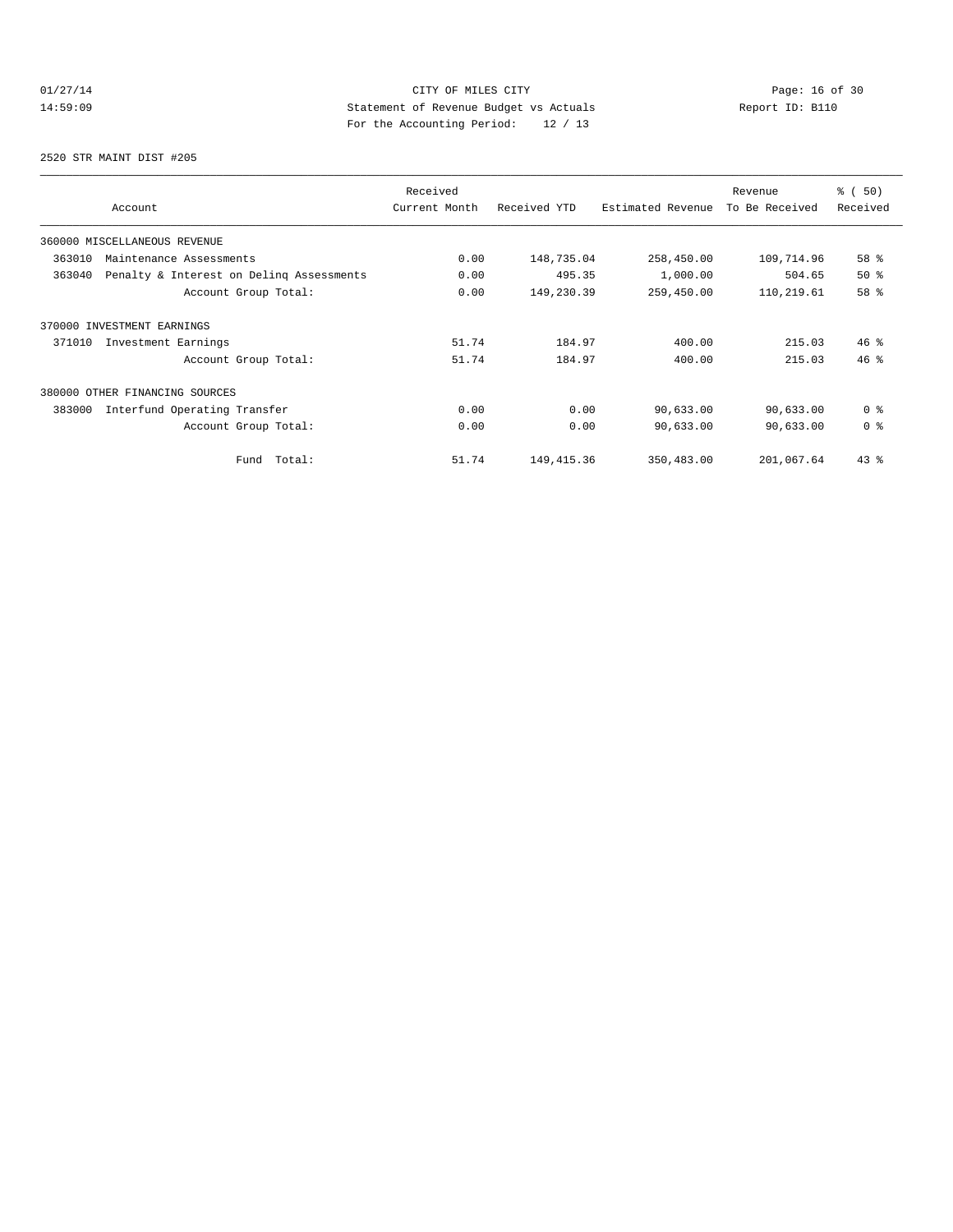# 01/27/14 Page: 17 of 30<br>14:59:09 Statement of Revenue Budget vs Actuals<br>20 October 20 October 20 October 20 October 20 October 20 October 20 October 20 October 20 October 20 October 20 October 20 October 20 October 20 Octo 14:59:09 Statement of Revenue Budget vs Actuals Report ID: B110 For the Accounting Period: 12 / 13

2540 STR MAINT DIST#207-(MILESTOWN ESTATES)

|        |                                          | Received      |              |                   | Revenue        | % ( 50)         |
|--------|------------------------------------------|---------------|--------------|-------------------|----------------|-----------------|
|        | Account                                  | Current Month | Received YTD | Estimated Revenue | To Be Received | Received        |
|        | 360000 MISCELLANEOUS REVENUE             |               |              |                   |                |                 |
| 363010 | Maintenance Assessments                  | 0.00          | 3,268.81     | 4,216.00          | 947.19         | 78 %            |
| 363040 | Penalty & Interest on Deling Assessments | 0.00          | 129.46       | 0.00              | $-129.46$      | $***$ $ -$      |
|        | Account Group Total:                     | 0.00          | 3,398.27     | 4,216.00          | 817.73         | 81 <sub>8</sub> |
|        | 370000 INVESTMENT EARNINGS               |               |              |                   |                |                 |
| 371010 | Investment Earnings                      | 0.66          | 1.78         | 0.00              | $-1.78$        | $***$ 8         |
|        | Account Group Total:                     | 0.66          | 1.78         | 0.00              | $-1.78$        | $***$ $\approx$ |
|        | Fund Total:                              | 0.66          | 3,400.05     | 4,216.00          | 815.95         | 81 %            |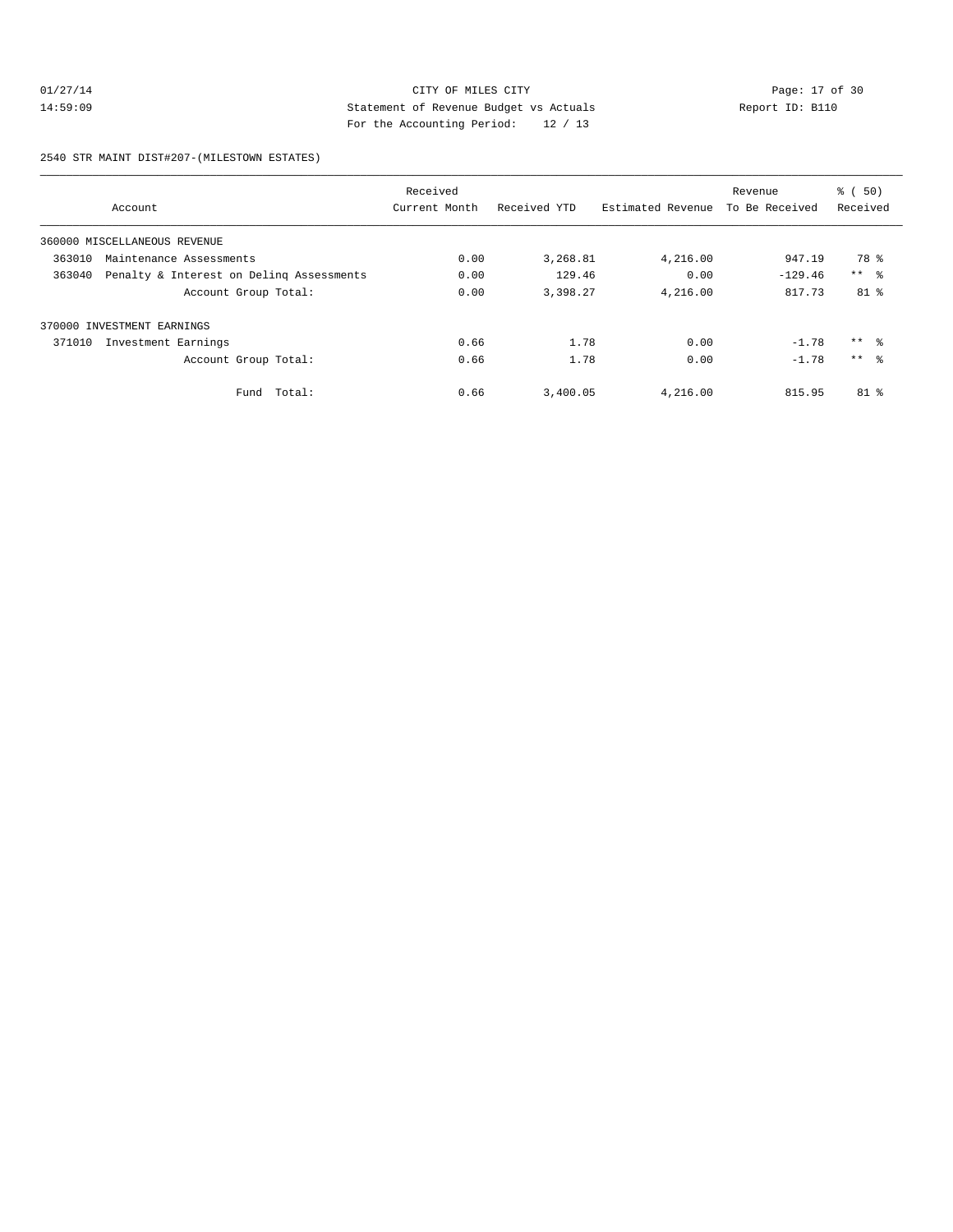# $01/27/14$  Page: 18 of 30 14:59:09 Statement of Revenue Budget vs Actuals Report ID: B110 For the Accounting Period: 12 / 13

2820 GAS TAX

| Account                              | Received<br>Current Month | Received YTD | Estimated Revenue | Revenue<br>To Be Received | 8 ( 50)<br>Received |
|--------------------------------------|---------------------------|--------------|-------------------|---------------------------|---------------------|
| 330000 INTERGOVERNMENTAL REVENUES    |                           |              |                   |                           |                     |
| Gasoline Tax Apportionment<br>335040 | 15,182.32                 | 91,093.97    | 182,188.00        | 91,094.03                 | $50*$               |
| Account Group Total:                 | 15,182.32                 | 91,093.97    | 182,188.00        | 91,094.03                 | $50*$               |
| Fund Total:                          | 15,182.32                 | 91,093.97    | 182,188.00        | 91,094.03                 | $50*$               |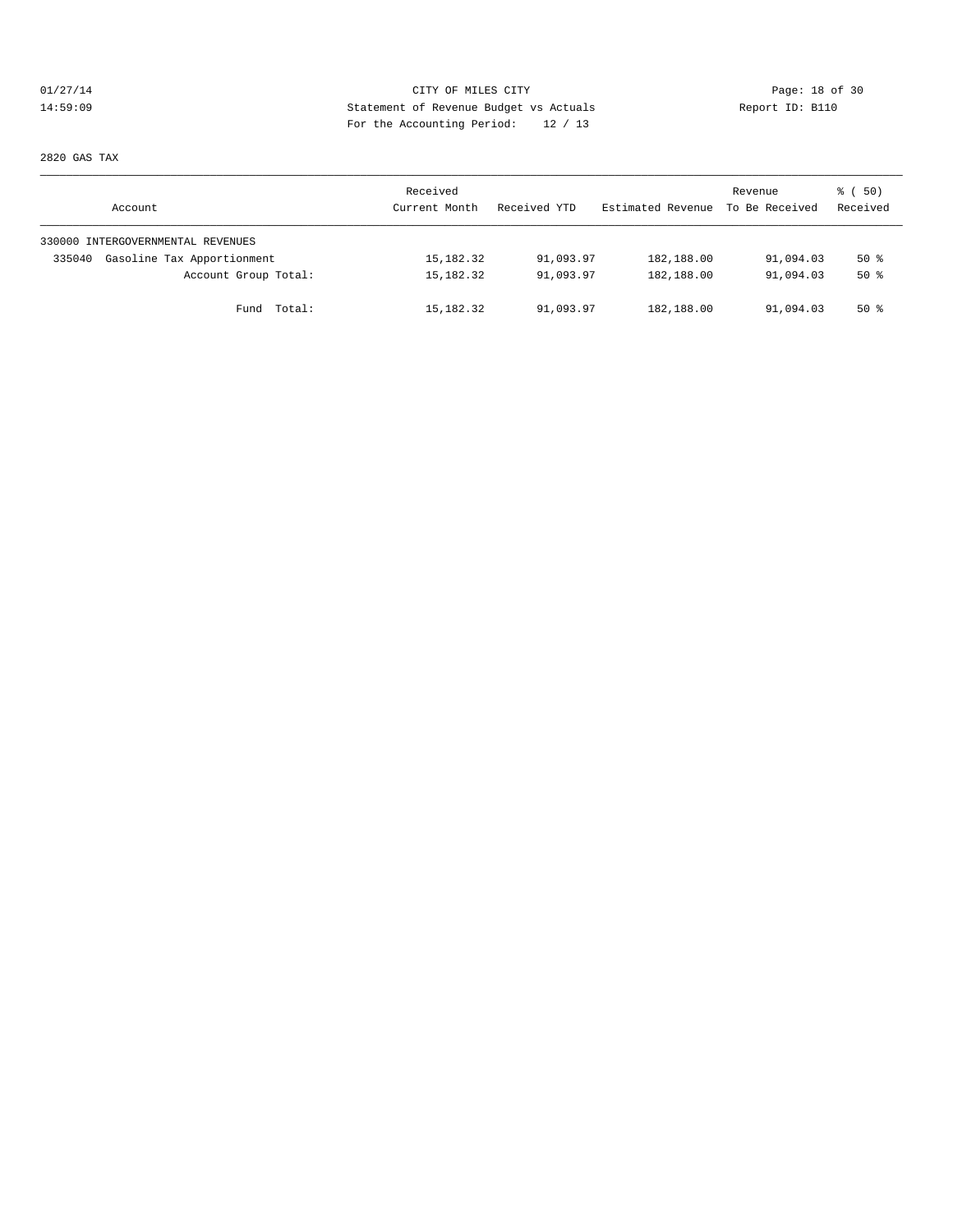# 01/27/14 Page: 19 of 30<br>14:59:09 Statement of Revenue Budget vs Actuals<br>19 Of 12 Page: 19 Of 30<br>19 Of the Moreculation Device: 19 Of 12 14:59:09 Statement of Revenue Budget vs Actuals Report ID: B110 For the Accounting Period: 12 / 13

#### 2850 911 EMERGENCY

|                                   |        | Received      |              |                   | Revenue        | % (50)          |
|-----------------------------------|--------|---------------|--------------|-------------------|----------------|-----------------|
| Account                           |        | Current Month | Received YTD | Estimated Revenue | To Be Received | Received        |
| 330000 INTERGOVERNMENTAL REVENUES |        |               |              |                   |                |                 |
| Basic 911 Funds<br>335080         |        | 0.00          | 10,476.65    | 65,244.00         | 54,767.35      | 16 <sup>8</sup> |
| 335081<br>Enhanced 911 Funds      |        | 0.00          | 10,476.65    | 65,244.00         | 54,767.35      | 16 <sup>8</sup> |
| 335082<br>911 - WIRELESS FUNDS    |        | 0.00          | 12,702.38    | 78,217.00         | 65,514.62      | 16 <sup>°</sup> |
| Account Group Total:              |        | 0.00          | 33,655.68    | 208,705.00        | 175,049.32     | 16 <sup>8</sup> |
| 370000 INVESTMENT EARNINGS        |        |               |              |                   |                |                 |
| 371010<br>Investment Earnings     |        | 7.03          | 37.51        | 200.00            | 162.49         | 19 <sup>°</sup> |
| Account Group Total:              |        | 7.03          | 37.51        | 200.00            | 162.49         | 19 <sup>°</sup> |
| Fund                              | Total: | 7.03          | 33,693.19    | 208,905.00        | 175, 211.81    | $16*$           |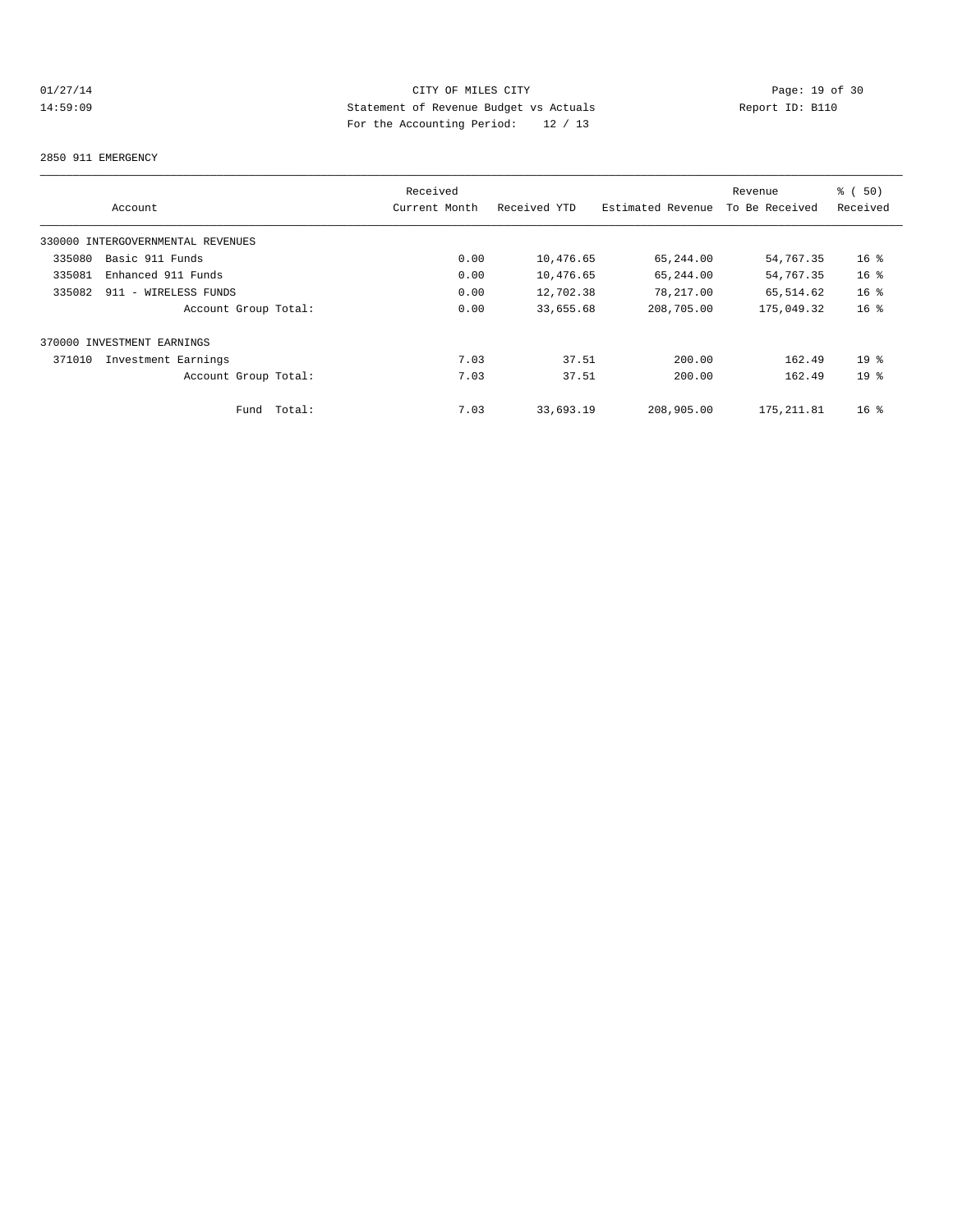# 01/27/14 Page: 20 of 30<br>14:59:09 Statement of Revenue Budget vs Actuals<br>20 Of 30 Page: 20 Of 30 Statement of Revenue Budget vs Actuals 14:59:09 Statement of Revenue Budget vs Actuals Report ID: B110 For the Accounting Period: 12 / 13

#### 2880 LIBRARY GRANTS

|        | Account                           | Received<br>Current Month | Received YTD | Estimated Revenue | Revenue<br>To Be Received | 50)<br>ී (<br>Received |
|--------|-----------------------------------|---------------------------|--------------|-------------------|---------------------------|------------------------|
|        | 330000 INTERGOVERNMENTAL REVENUES |                           |              |                   |                           |                        |
| 334100 | Library - State Aid               | 0.00                      | 5,398.69     | 5,398.00          | $-0.69$                   | $100$ %                |
| 334101 | HB#193-Interlibrary Loan Reimb    | 0.00                      | 0.00         | 2,500.00          | 2.500.00                  | 0 <sup>8</sup>         |
| 334104 | Sagebrush Fed Headquarters        | $-6, 161.30$              | 0.00         | 0.00              | 0.00                      | $***$ $ -$             |
| 334105 | Sagebrush Fed/Coal Sev Tax        | 6,161.30                  | 6,161.30     | 6,160.00          | $-1.30$                   | $100*$                 |
|        | Account Group Total:              | 0.00                      | 11,559.99    | 14,058.00         | 2,498.01                  | $82*$                  |
|        | Total:<br>Fund                    | 0.00                      | 11,559.99    | 14,058.00         | 2,498.01                  | $82*$                  |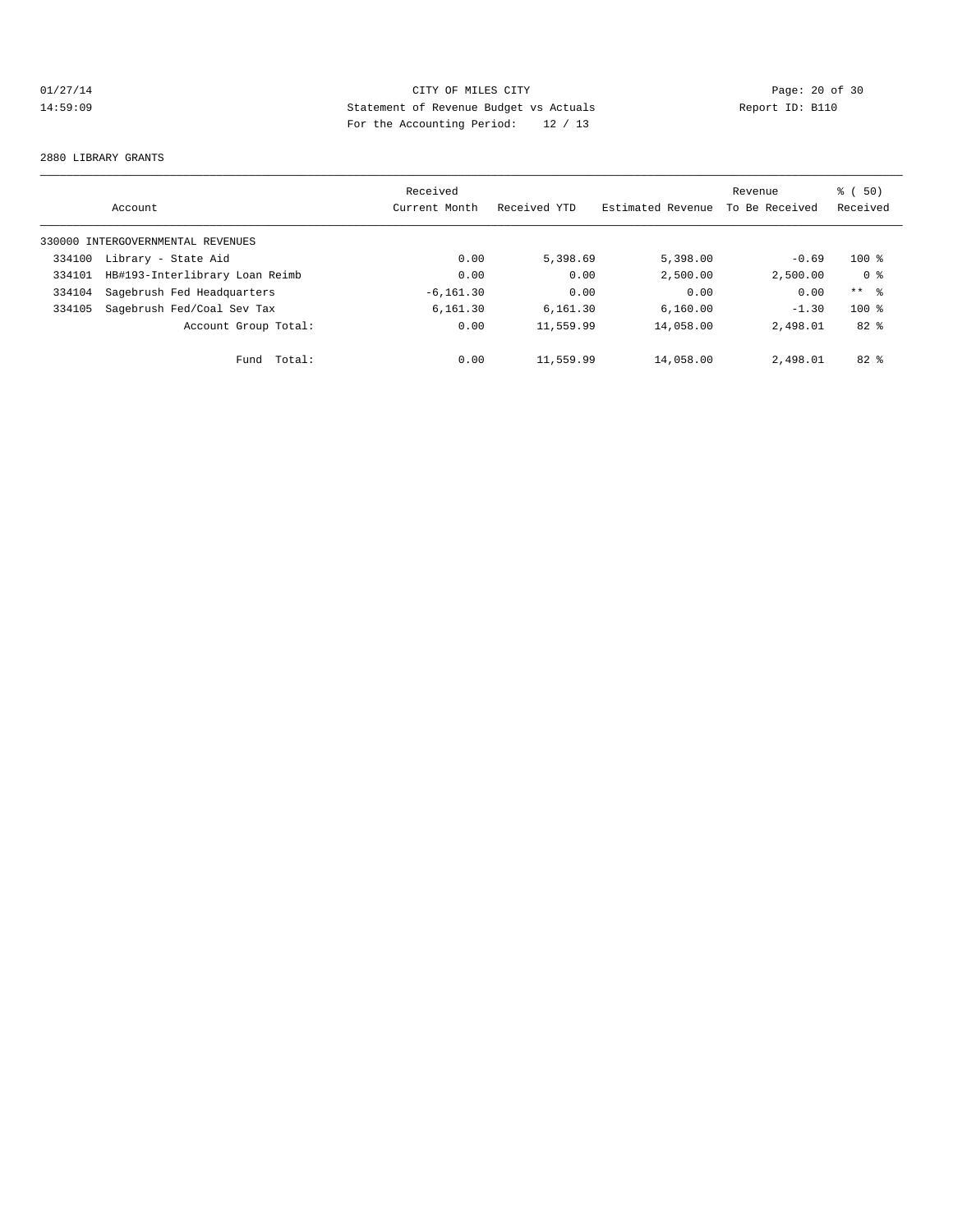# 01/27/14 Page: 21 of 30<br>14:59:09 Statement of Revenue Budget vs Actuals<br>20. Actual Page: 21 of 20. Actual Page: 21 of 30<br>20. Actual Page: 21 of 30<br>20. Actual Page: 21 of 30 14:59:09 Statement of Revenue Budget vs Actuals Report ID: B110 For the Accounting Period: 12 / 13

2935 Historic Preservation

|        |                                      | Received      |              |                   | Revenue        | % (50)         |
|--------|--------------------------------------|---------------|--------------|-------------------|----------------|----------------|
|        | Account                              | Current Month | Received YTD | Estimated Revenue | To Be Received | Received       |
|        | 330000 INTERGOVERNMENTAL REVENUES    |               |              |                   |                |                |
| 334000 | State Grants                         | 0.00          | 1,375.00     | 5,225.00          | 3,850.00       | 26%            |
|        | Account Group Total:                 | 0.00          | 1,375.00     | 5,225.00          | 3,850.00       | 26%            |
|        | 340000 Charges for Services          |               |              |                   |                |                |
| 346080 | Preservation Service Fees            | 0.00          | 0.00         | 1,200.00          | 1,200.00       | 0 <sup>8</sup> |
|        | Account Group Total:                 | 0.00          | 0.00         | 1,200.00          | 1,200.00       | 0 <sup>8</sup> |
|        | 360000 MISCELLANEOUS REVENUE         |               |              |                   |                |                |
| 362020 | MISC REVENUE                         | 0.00          | 1.99         | 0.00              | $-1.99$        | $***$ 8        |
| 365050 | Preservation-ILPAnderson Grant       | 0.00          | 7,258.00     | 7,258.00          | 0.00           | $100*$         |
| 365070 | Custer Co. Historical Society (CCHS) | 0.00          | 0.00         | 5,023.00          | 5,023.00       | 0 <sup>8</sup> |
|        | Account Group Total:                 | 0.00          | 7,259.99     | 12,281.00         | 5,021.01       | 59 %           |
|        | 380000 OTHER FINANCING SOURCES       |               |              |                   |                |                |
| 383000 | Interfund Operating Transfer         | 0.00          | 0.00         | 8,000.00          | 8,000.00       | 0 <sup>8</sup> |
|        | Account Group Total:                 | 0.00          | 0.00         | 8,000.00          | 8,000.00       | 0 <sup>8</sup> |
|        | Fund Total:                          | 0.00          | 8,634.99     | 26,706.00         | 18,071.01      | $32$ $%$       |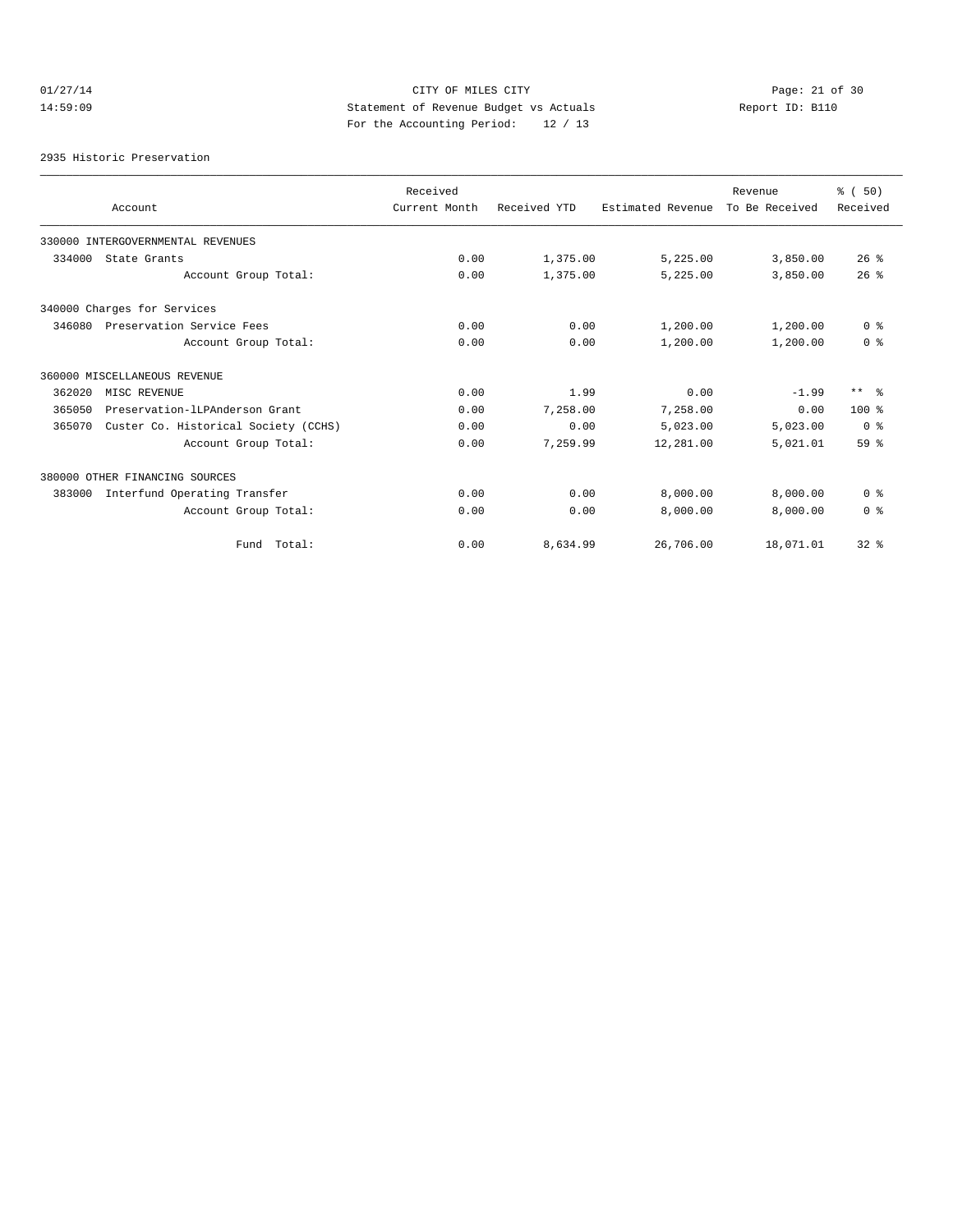# 01/27/14 Page: 22 of 30<br>14:59:09 Statement of Revenue Budget vs Actuals<br>20 October 20 October 20 October 20 October 20 October 20 October 20 October 20 October 20 October 20 October 20 October 20 October 20 October 20 Octo 14:59:09 Statement of Revenue Budget vs Actuals Report ID: B110 For the Accounting Period: 12 / 13

2985 RETIRED SENIOR VOLUNTEER PROG (RSVP)

|        | Account                           | Received<br>Current Month | Received YTD | Estimated Revenue | Revenue<br>To Be Received | % ( 50 )<br>Received |
|--------|-----------------------------------|---------------------------|--------------|-------------------|---------------------------|----------------------|
|        | 330000 INTERGOVERNMENTAL REVENUES |                           |              |                   |                           |                      |
| 331165 | RSVP FEDERAL GRANTS               | 0.00                      | 30,653.34    | 58,228.00         | 27,574.66                 | $53$ $%$             |
|        | Account Group Total:              | 0.00                      | 30,653.34    | 58,228.00         | 27,574.66                 | 53%                  |
|        | 360000 MISCELLANEOUS REVENUE      |                           |              |                   |                           |                      |
| 362020 | MISC REVENUE                      | 750.00                    | 6,668.16     | 10,000.00         | 3,331.84                  | $67$ $%$             |
| 365000 | Contributions and Donations       | 3,025.00                  | 3,525.00     | 2,746.00          | $-779.00$                 | $128$ %              |
|        | Account Group Total:              | 3,775.00                  | 10,193.16    | 12,746.00         | 2,552.84                  | $80*$                |
|        | 370000 INVESTMENT EARNINGS        |                           |              |                   |                           |                      |
| 371010 | Investment Earnings               | 2.68                      | 10.52        | 0.00              | $-10.52$                  | $***$ %              |
|        | Account Group Total:              | 2.68                      | 10.52        | 0.00              | $-10.52$                  | $***$ $ -$           |
|        | Total:<br>Fund                    | 3,777.68                  | 40,857.02    | 70,974.00         | 30,116.98                 | 58 %                 |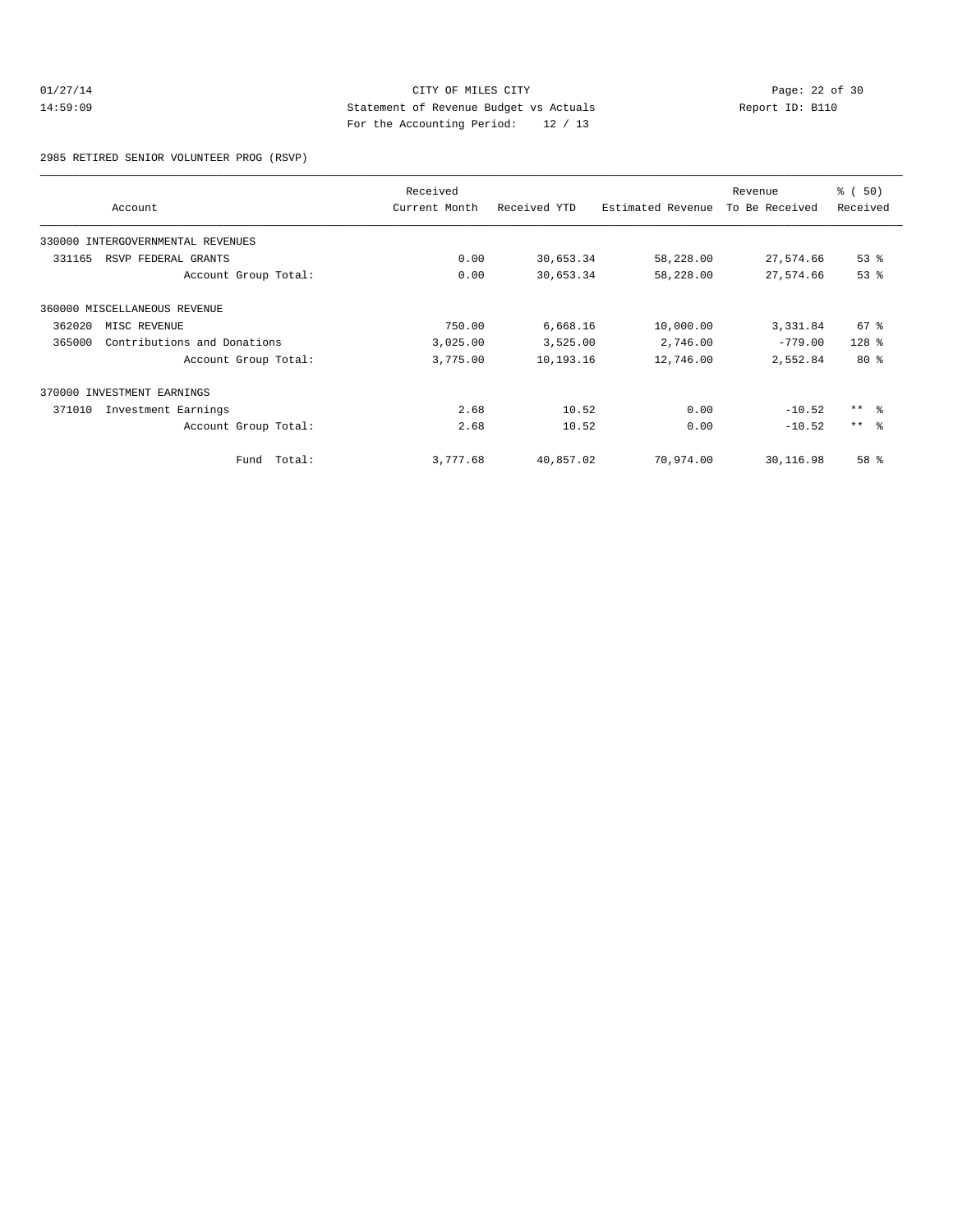# 01/27/14 Page: 23 of 30 14:59:09 Statement of Revenue Budget vs Actuals Report ID: B110 For the Accounting Period: 12 / 13

3300 Judgement & Losses-Power Settlement

| Account                       | Received<br>Current Month | Received YTD | Estimated Revenue To Be Received | Revenue | 8 ( 50)<br>Received |
|-------------------------------|---------------------------|--------------|----------------------------------|---------|---------------------|
| 310000 TAXES                  |                           |              |                                  |         |                     |
| Real Property Taxes<br>311010 | 0.00                      | $-0.46$      | 0.00                             | 0.46    | $***$ %             |
| Account Group Total:          | 0.00                      | $-0.46$      | 0.00                             | 0.46    | ** 응                |
| Fund Total:                   | 0.00                      | $-0.46$      | 0.00                             | 0.46    | $***$ %             |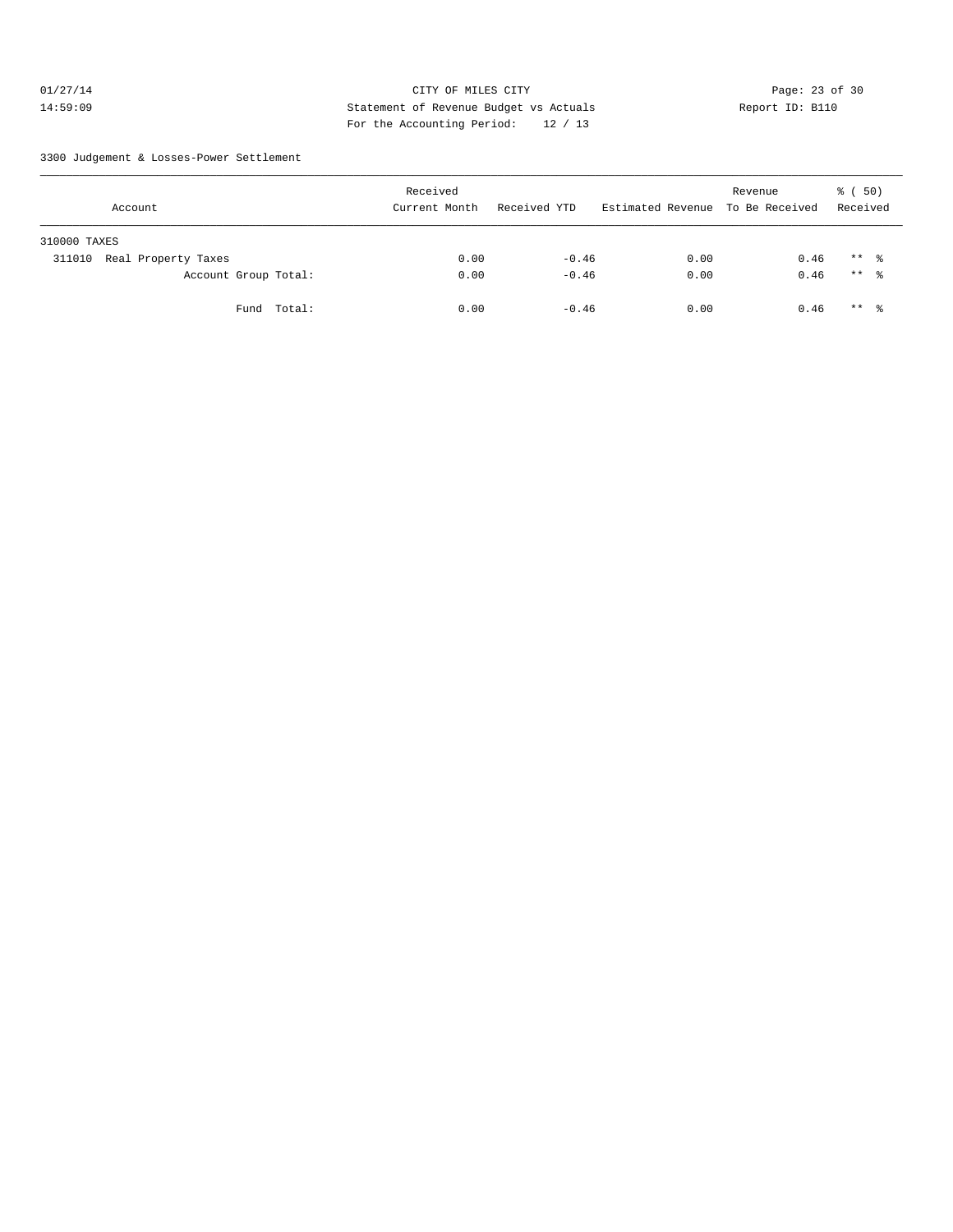# 01/27/14 Page: 24 of 30 14:59:09 Statement of Revenue Budget vs Actuals Report ID: B110 For the Accounting Period: 12 / 13

4000 General Fund Capitol Improvement Fund

|                                        | Received      |              |                   | Revenue        | $\frac{1}{6}$ (50) |
|----------------------------------------|---------------|--------------|-------------------|----------------|--------------------|
| Account                                | Current Month | Received YTD | Estimated Revenue | To Be Received | Received           |
| 370000 INVESTMENT EARNINGS             |               |              |                   |                |                    |
| 371010<br>Investment Earnings          | 30.74         | 158.79       | 0.00              | $-158.79$      | $***$ 8            |
| Account Group Total:                   | 30.74         | 158.79       | 0.00              | $-158.79$      | $***$ $\approx$    |
| 380000 OTHER FINANCING SOURCES         |               |              |                   |                |                    |
| 383000<br>Interfund Operating Transfer | 0.00          | 0.00         | 46,000.00         | 46,000.00      | 0 %                |
| Account Group Total:                   | 0.00          | 0.00         | 46,000.00         | 46,000.00      | 0 <sup>8</sup>     |
| Total:<br>Fund                         | 30.74         | 158.79       | 46,000.00         | 45,841.21      | 0 <sup>8</sup>     |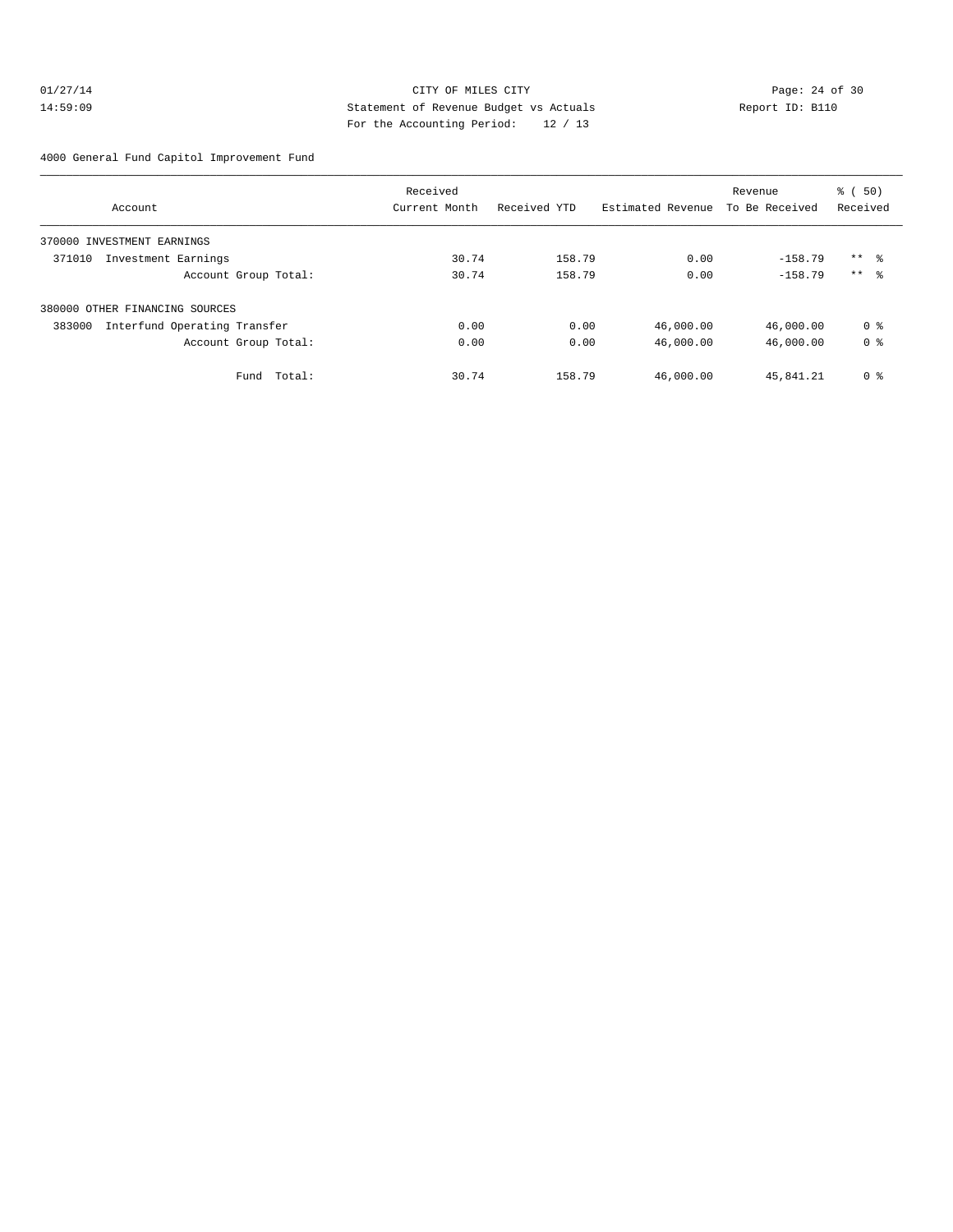# 01/27/14 Page: 25 of 30 14:59:09 Statement of Revenue Budget vs Actuals Report ID: B110 For the Accounting Period: 12 / 13

4060 CAPITAL IMPROV-PUBLIC WORKS

|        |                                    | Received      |              |                   | Revenue        | % (50)          |
|--------|------------------------------------|---------------|--------------|-------------------|----------------|-----------------|
|        | Account                            | Current Month | Received YTD | Estimated Revenue | To Be Received | Received        |
|        | 320000 LICENSES AND PERMITS        |               |              |                   |                |                 |
| 323040 | Other Miscellaneous Permits        | 558.75        | 3,708.75     | 2,500.00          | $-1, 208.75$   | $148$ %         |
|        | Account Group Total:               | 558.75        | 3,708.75     | 2,500.00          | $-1, 208.75$   | $148$ %         |
|        | 340000 Charges for Services        |               |              |                   |                |                 |
| 343014 | Street Cleaning                    | 0.00          | 0.00         | 8,490.00          | 8,490.00       | 0 <sup>8</sup>  |
| 343016 | Prkg Vio/Off Str-Impnd Fees        | 0.00          | 15.00        | 500.00            | 485.00         | 3 <sup>8</sup>  |
| 343018 | Sale of Street & Roadway Materials | 0.00          | 1,600.50     | 0.00              | $-1,600.50$    | $***$ $\approx$ |
|        | Account Group Total:               | 0.00          | 1,615.50     | 8,990.00          | 7.374.50       | 18 <sup>8</sup> |
|        | 370000 INVESTMENT EARNINGS         |               |              |                   |                |                 |
| 371010 | Investment Earnings                | 7.16          | 55.11        | 0.00              | $-55.11$       | $***$ $\approx$ |
|        | Account Group Total:               | 7.16          | 55.11        | 0.00              | $-55.11$       | $***$ $ -$      |
|        | 380000 OTHER FINANCING SOURCES     |               |              |                   |                |                 |
| 383000 | Interfund Operating Transfer       | 0.00          | 0.00         | 20,000.00         | 20,000.00      | 0 <sup>8</sup>  |
|        | Account Group Total:               | 0.00          | 0.00         | 20,000.00         | 20,000.00      | 0 <sup>8</sup>  |
|        | Fund Total:                        | 565.91        | 5,379.36     | 31,490.00         | 26,110.64      | $17*$           |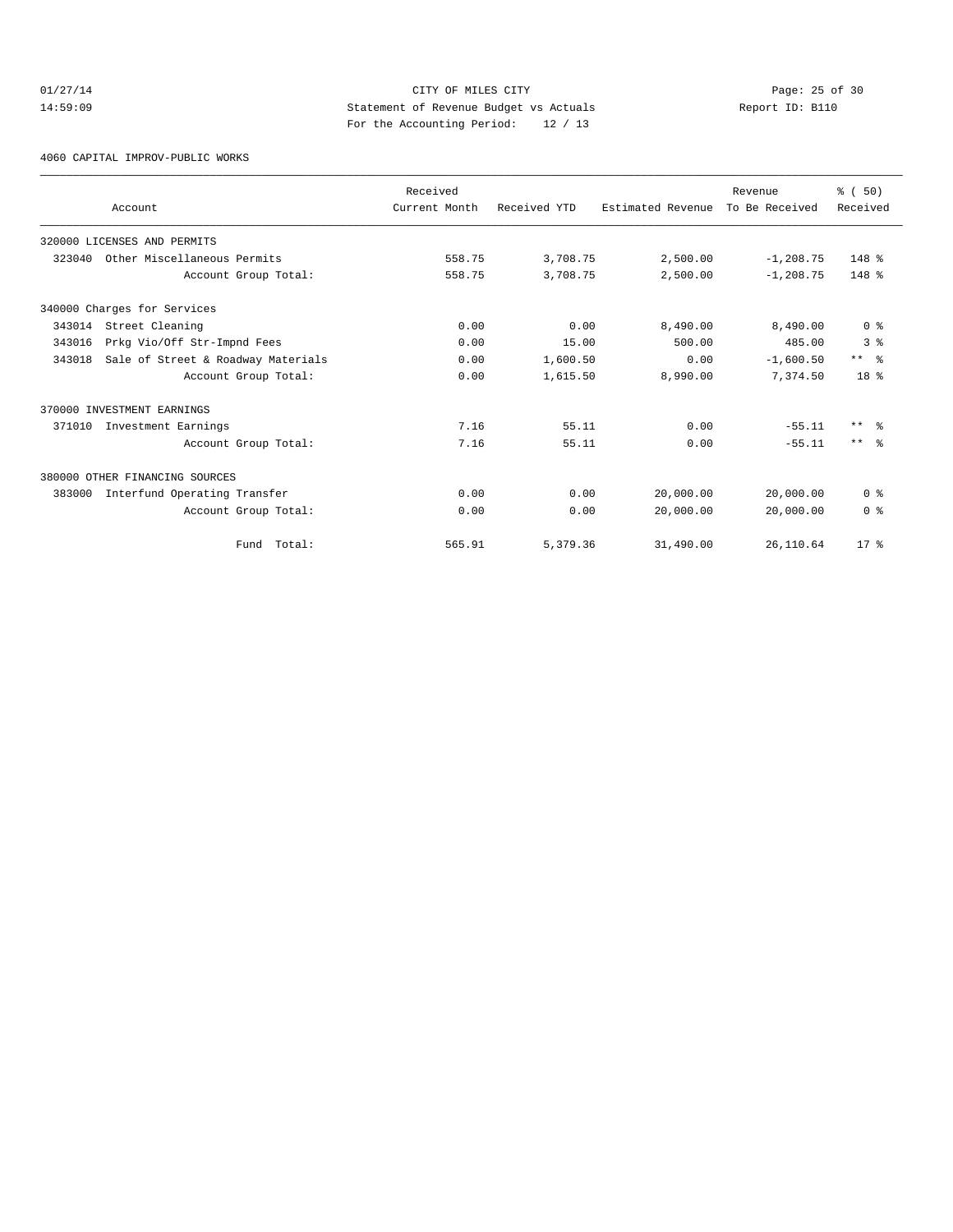# 01/27/14 Page: 26 of 30 14:59:09 Statement of Revenue Budget vs Actuals Report ID: B110<br>Report ID: B110 For the Accounting Period: 12 / 13

# 5210 WATER UTILITY

|        | Account                           | Received<br>Current Month | Received YTD    | Estimated Revenue | Revenue<br>To Be Received | % (50)<br>Received |
|--------|-----------------------------------|---------------------------|-----------------|-------------------|---------------------------|--------------------|
|        | 330000 INTERGOVERNMENTAL REVENUES |                           |                 |                   |                           |                    |
| 331075 | DEO Grant-EECBG Interface Grant   | 0.00                      | 0.00            | 3,764.00          | 3,764.00                  | 0 <sup>8</sup>     |
| 331076 | Petro Spill Reimbursement-DEQ     | 0.00                      | 23,350.19       | 0.00              | $-23, 350, 19$            | $***$ $ -$         |
|        | Account Group Total:              | 0.00                      | 23,350.19       | 3,764.00          | $-19,586.19$              | $620*$             |
|        | 340000 Charges for Services       |                           |                 |                   |                           |                    |
| 341075 | Serv/Cnty-Interlocal Agmt         | 0.00                      | 0.00            | 3,764.00          | 3,764.00                  | 0 <sup>8</sup>     |
| 343021 | Metered Water Sales               | 117,295.62                | 1,069,946.80    | 1,950,000.00      | 880,053.20                | 55 <sup>8</sup>    |
| 343022 | Unmetered Water Sales/Chrgoffs    | 187.94                    | 1,072.82        | 1,800.00          | 727.18                    | 60 %               |
| 343023 | Bulk Water Sales                  | 323.21                    | 5,202.12        | 4,500.00          | $-702.12$                 | 116 <sup>8</sup>   |
| 343025 | Hookup Fee                        | 0.00                      | 14,520.00       | 12,000.00         | $-2,520.00$               | $121$ %            |
| 343026 | Water Install/Tap Chrgs/Labor     | 0.00                      | 630.00          | 8,000.00          | 7,370.00                  | 8 %                |
| 343027 | Chq for Wtr Dept. Serv            | 300.00                    | 587.00          | 500.00            | $-87.00$                  | $117*$             |
| 343029 | Curb Stop Replacement Fee         | 3,551.00                  | 21,512.29       | 41,880.00         | 20,367.71                 | $51$ $%$           |
|        | Account Group Total:              | 121,657.77                | 1, 113, 471.03  | 2,022,444.00      | 908, 972.97               | 55%                |
|        | 360000 MISCELLANEOUS REVENUE      |                           |                 |                   |                           |                    |
| 362040 | \$2.00 State Assessment Fee       | 0.00                      | 7,246.00        | 0.00              | $-7, 246.00$              | $***$ $%$          |
|        | Account Group Total:              | 0.00                      | 7,246.00        | 0.00              | $-7, 246, 00$             | $***$ $%$          |
|        | 370000 INVESTMENT EARNINGS        |                           |                 |                   |                           |                    |
| 371010 | Investment Earnings               | 632.83                    | 3,053.01        | 6,000.00          | 2,946.99                  | $51$ $%$           |
|        | Account Group Total:              | 632.83                    | 3,053.01        | 6,000.00          | 2,946.99                  | $51$ %             |
|        | Fund Total:                       | 122,290.60                | 1, 147, 120. 23 | 2,032,208.00      | 885,087.77                | 56%                |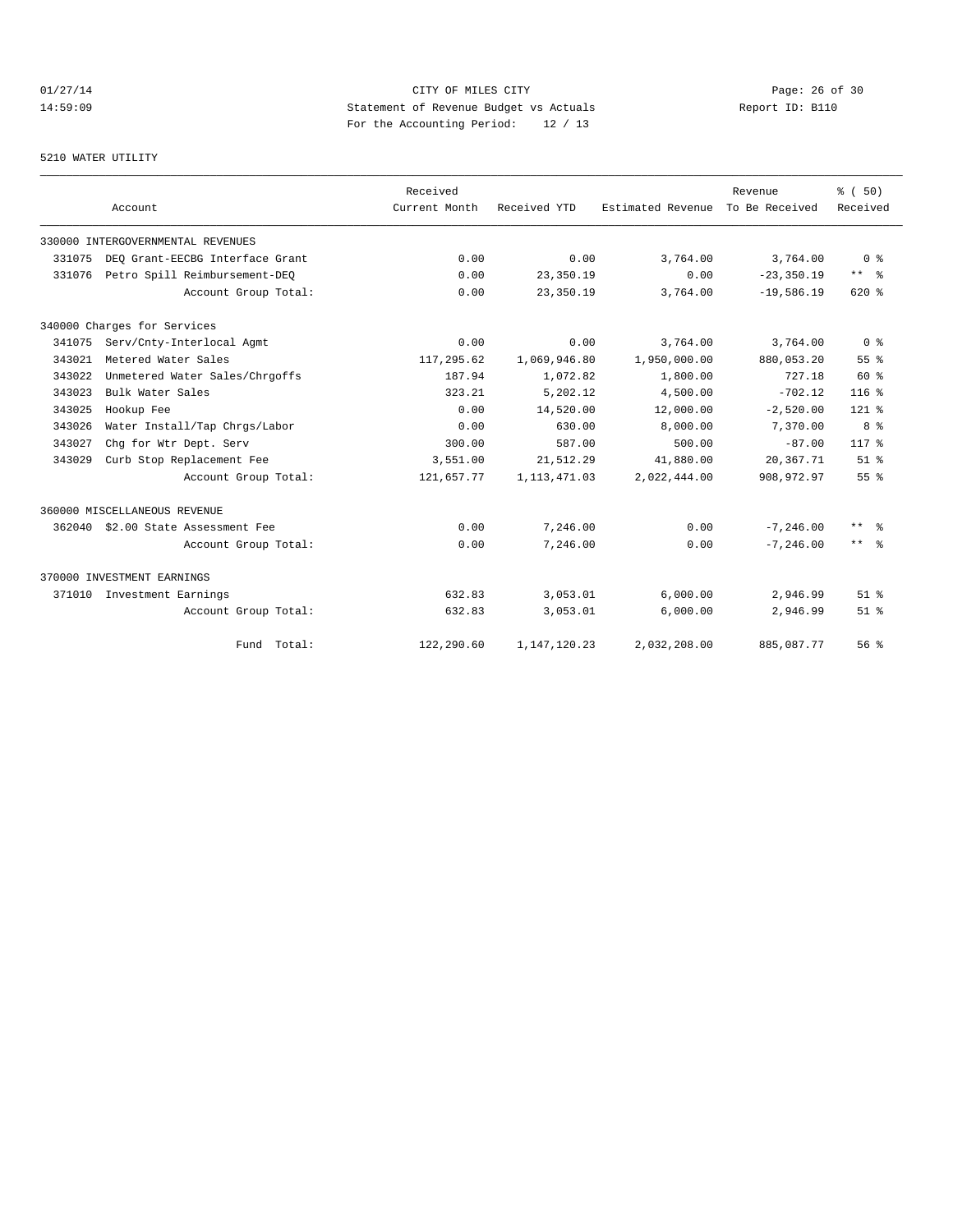# 01/27/14 Page: 27 of 30 14:59:09 Statement of Revenue Budget vs Actuals Report ID: B110 For the Accounting Period: 12 / 13

#### 5310 SEWER UTILITY

|        |                                           | Received      |              |                   | Revenue        | % (50)             |
|--------|-------------------------------------------|---------------|--------------|-------------------|----------------|--------------------|
|        | Account                                   | Current Month | Received YTD | Estimated Revenue | To Be Received | Received           |
|        | 330000 INTERGOVERNMENTAL REVENUES         |               |              |                   |                |                    |
| 334120 | TSEP Grant                                | 0.00          | 0.00         | 500,000.00        | 500,000.00     | 0 <sup>8</sup>     |
|        | Account Group Total:                      | 0.00          | 0.00         | 500,000.00        | 500,000.00     | 0 <sup>8</sup>     |
|        | 340000 Charges for Services               |               |              |                   |                |                    |
| 341075 | Serv/Cnty-Interlocal Agmt                 | 0.00          | 0.00         | 1,500.00          | 1,500.00       | 0 <sup>8</sup>     |
| 343031 | Sewer Service Charges                     | 90,884.20     | 545, 210.59  | 1,028,304.00      | 483,093.41     | 53%                |
| 343032 | Sewer Installation Charges/Chrgoffs       | 187.94        | 546.77       | 1,200.00          | 653.23         | 46%                |
| 343033 | Hookup Fee                                | 0.00          | 9,760.00     | 5,000.00          | $-4,760.00$    | 195 <sub>8</sub>   |
| 343034 | Treatment Facilities Fees                 | 848.81        | 1,588.81     | 3,000.00          | 1,411.19       | 53%                |
| 343036 | Miscellaneous Sewer Revenue (Labor)       | 355.50        | 355.50       | 2,000.00          | 1,644.50       | 18 <sup>8</sup>    |
| 343037 | Baker Road Etc.                           | 733.97        | 4,670.98     | 8,200.00          | 3,529.02       | 57%                |
| 343038 | RURAL SWR DIST #1                         | 0.00          | 0.00         | 23,000.00         | 23,000.00      | 0 <sup>8</sup>     |
|        | Account Group Total:                      | 93,010.42     | 562,132.65   | 1,072,204.00      | 510,071.35     | $52$ $%$           |
|        | 360000 MISCELLANEOUS REVENUE              |               |              |                   |                |                    |
| 361010 | Land Rental                               | 0.00          | 2,575.90     | 2,500.00          | $-75.90$       | 103 <sub>8</sub>   |
| 362020 | MISC REVENUE                              | 0.00          | 0.00         | 8,300,805.00      | 8,300,805.00   | 0 <sup>8</sup>     |
|        | Account Group Total:                      | 0.00          | 2,575.90     | 8,303,305.00      | 8,300,729.10   | 0 <sup>8</sup>     |
|        | 370000 INVESTMENT EARNINGS                |               |              |                   |                |                    |
|        | 371010 Investment Earnings                | 135.31        | 802.54       | 3,000.00          | 2,197.46       | 278                |
|        | Account Group Total:                      | 135.31        | 802.54       | 3,000.00          | 2,197.46       | $27$ $\approx$     |
|        | 380000 OTHER FINANCING SOURCES            |               |              |                   |                |                    |
|        | 381070 Proceeds from Notes/Loans/Intercap | 645,466.00    | 590,943.40   | 1,324,500.00      | 733,556.60     | 45%                |
|        | Account Group Total:                      | 645,466.00    | 590,943.40   | 1,324,500.00      | 733,556.60     | $45$ $\frac{6}{3}$ |
|        | Fund Total:                               | 738,611.73    | 1,156,454.49 | 11,203,009.00     | 10,046,554.51  | $10*$              |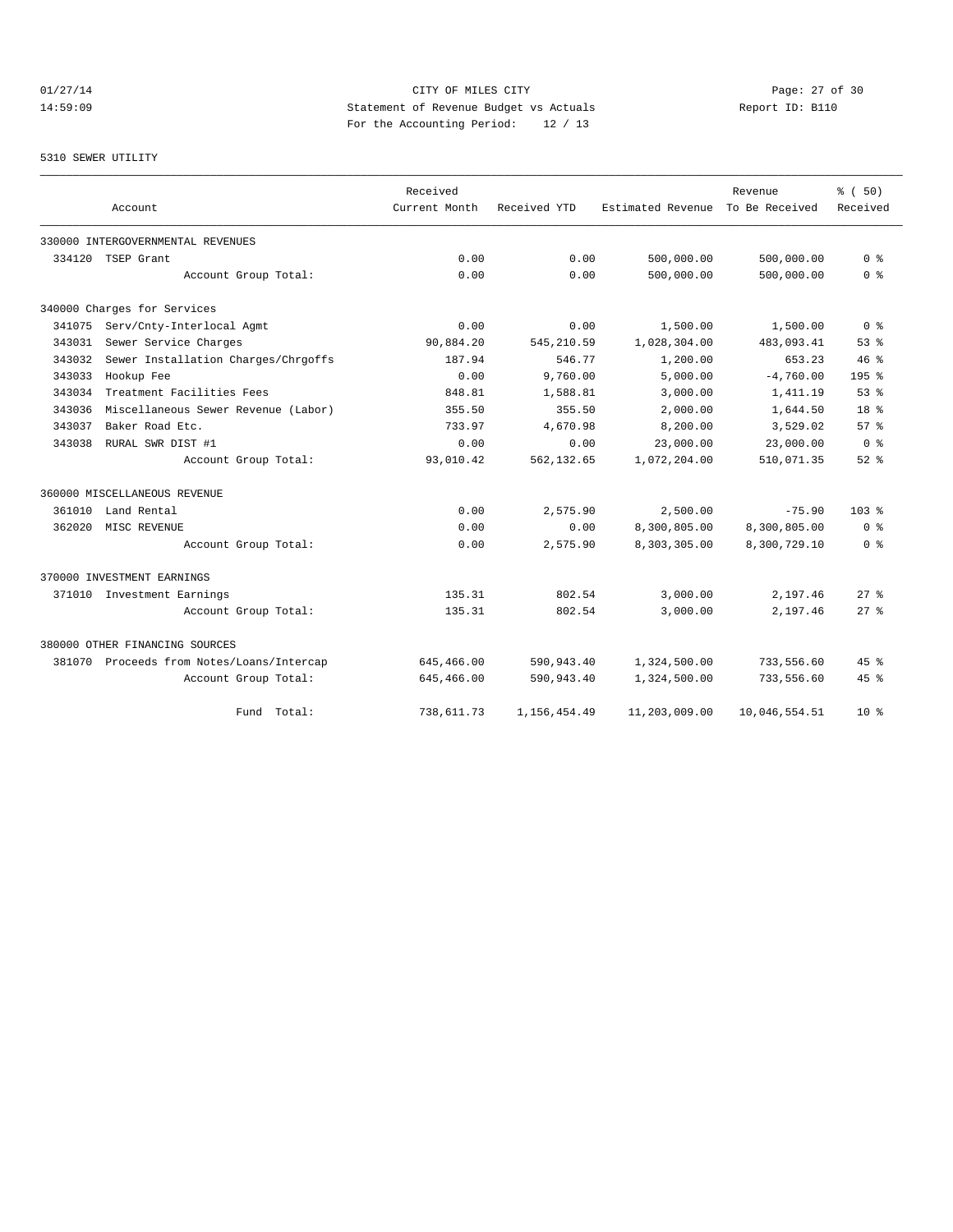# $01/27/14$  Page: 28 of 30 14:59:09 Statement of Revenue Budget vs Actuals Report ID: B110 For the Accounting Period: 12 / 13

#### 5510 AMBULANCE FUND

|              | Account                                | Received<br>Current Month | Received YTD | Estimated Revenue | Revenue<br>To Be Received | % (50)<br>Received |
|--------------|----------------------------------------|---------------------------|--------------|-------------------|---------------------------|--------------------|
| 310000 TAXES |                                        |                           |              |                   |                           |                    |
| 311010       | Real Property Taxes                    | 0.00                      | 3,496.89     | 6,500.00          | 3,003.11                  | $54$ $%$           |
| 311020       | Personal Property Taxes                | 0.00                      | 21.85        | 650.00            | 628.15                    | 3 <sup>8</sup>     |
| 312000       | Penalty & Interest on Delinquent Taxes | 0.00                      | 13.66        | 40.00             | 26.34                     | $34$ $%$           |
|              | Account Group Total:                   | 0.00                      | 3,532.40     | 7,190.00          | 3,657.60                  | 49 %               |
|              | 330000 INTERGOVERNMENTAL REVENUES      |                           |              |                   |                           |                    |
| 331040       | Medicaid Supplemental Program-State    | 0.00                      | 0.00         | 3,700.00          | 3,700.00                  | 0 <sup>8</sup>     |
|              | Account Group Total:                   | 0.00                      | 0.00         | 3,700.00          | 3,700.00                  | 0 <sup>8</sup>     |
|              | 340000 Charges for Services            |                           |              |                   |                           |                    |
| 341075       | Serv/Cnty-Interlocal Agmt              | 0.00                      | 0.00         | 35,747.00         | 35,747.00                 | 0 <sup>8</sup>     |
| 342026       | Ambulance Charges                      | 65,480.31                 | 357,977.09   | 824,085.00        | 466,107.91                | 43.8               |
| 342027       | Ambulance Standby                      | 0.00                      | 3,900.00     | 7,500.00          | 3,600.00                  | $52$ $%$           |
|              | Account Group Total:                   | 65,480.31                 | 361,877.09   | 867, 332.00       | 505,454.91                | $42*$              |
|              | 360000 MISCELLANEOUS REVENUE           |                           |              |                   |                           |                    |
| 362020       | MISC REVENUE                           | 7,825.46                  | 7,825.46     | 0.00              | $-7,825.46$               | $***$ $\approx$    |
| 366010       | Misc- From Charge off Accts            | 107.72                    | 107.72       | 5,500.00          | 5,392.28                  | 2 <sup>8</sup>     |
|              | Account Group Total:                   | 7,933.18                  | 7,933.18     | 5,500.00          | $-2, 433.18$              | $144$ %            |
|              | 370000 INVESTMENT EARNINGS             |                           |              |                   |                           |                    |
| 371010       | Investment Earnings                    | 0.00                      | 0.00         | 499.00            | 499.00                    | 0 <sup>8</sup>     |
|              | Account Group Total:                   | 0.00                      | 0.00         | 499.00            | 499.00                    | 0 <sup>8</sup>     |
|              | Fund Total:                            | 73, 413.49                | 373, 342.67  | 884, 221.00       | 510,878.33                | $42*$              |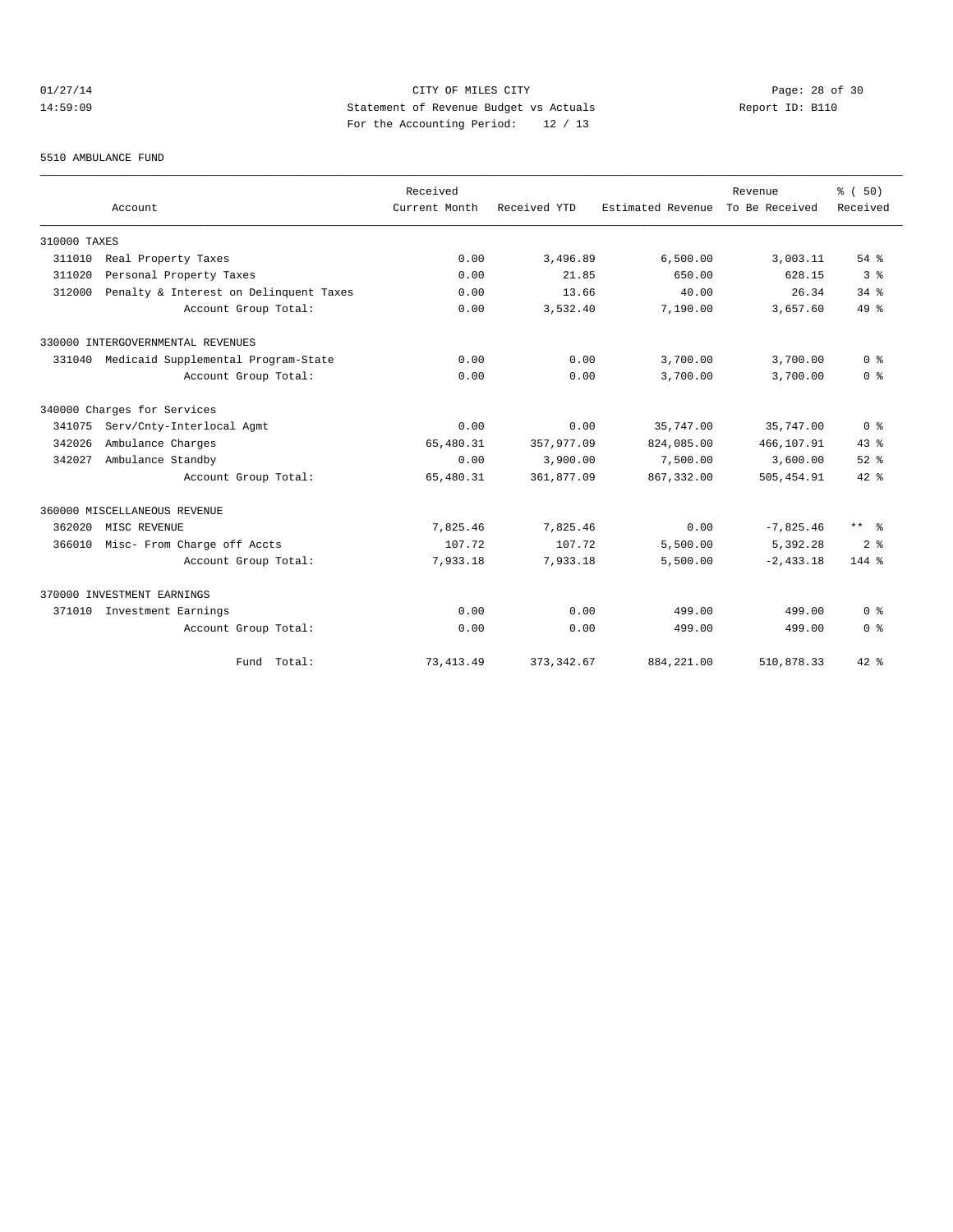# 01/27/14 Page: 29 of 30 14:59:09 Statement of Revenue Budget vs Actuals Report ID: B110 For the Accounting Period: 12 / 13

#### 5610 AIRPORT OPERATING

|              |                                        | Received      |              |                   | Revenue        | % (50)                    |
|--------------|----------------------------------------|---------------|--------------|-------------------|----------------|---------------------------|
|              | Account                                | Current Month | Received YTD | Estimated Revenue | To Be Received | Received                  |
| 310000 TAXES |                                        |               |              |                   |                |                           |
| 311010       | Real Property Taxes                    | 0.00          | 5,213.99     | 9,000.00          | 3,786.01       | 58 %                      |
| 311020       | Personal Property Taxes                | 0.00          | 32.77        | 1,400.00          | 1,367.23       | 2 <sup>8</sup>            |
| 312000       | Penalty & Interest on Delinquent Taxes | 0.00          | 12.41        | 50.00             | 37.59          | 25%                       |
|              | Account Group Total:                   | 0.00          | 5,259.17     | 10,450.00         | 5,190.83       | 50%                       |
|              | 330000 INTERGOVERNMENTAL REVENUES      |               |              |                   |                |                           |
| 331129       | Federal Aeronautics Admin Grant        | 0.00          | 59,827.00    | 0.00              | $-59,827.00$   | $\star\star$<br>$\approx$ |
|              | Account Group Total:                   | 0.00          | 59,827.00    | 0.00              | $-59,827.00$   | $\star\star$<br>- 옹       |
|              | 340000 Charges for Services            |               |              |                   |                |                           |
| 341075       | Serv/Cnty-Interlocal Agmt              | 0.00          | 0.00         | 22,000.00         | 22,000.00      | 0 <sup>8</sup>            |
| 343061       | Landing Fees                           | 0.00          | 0.00         | 10,000.00         | 10,000.00      | 0 <sup>8</sup>            |
| 343062       | Aviation Fuel                          | 12,504.93     | 208,796.23   | 380,000.00        | 171,203.77     | 55%                       |
| 343064       | Hangar Rent                            | 818.40        | 11,181.40    | 36, 223.00        | 25,041.60      | 318                       |
| 343065       | Building Rentals                       | 3,283.53      | 17,406.18    | 51,000.00         | 33,593.82      | $34$ $%$                  |
| 343067       | Other - Miscellaneous                  | 0.00          | 0.00         | 5,000.00          | 5,000.00       | 0 <sup>8</sup>            |
|              | Account Group Total:                   | 16,606.86     | 237, 383.81  | 504,223.00        | 266,839.19     | 47.8                      |
|              | 360000 MISCELLANEOUS REVENUE           |               |              |                   |                |                           |
| 361010       | Land Rental                            | 1,495.82      | 9,694.92     | 25,000.00         | 15,305.08      | 39 <sup>8</sup>           |
| 362020       | MISC REVENUE                           | 674.02        | 1,538.40     | 3,000.00          | 1,461.60       | 51 <sup>8</sup>           |
|              | Account Group Total:                   | 2,169.84      | 11,233.32    | 28,000.00         | 16,766.68      | $40*$                     |
|              | 370000 INVESTMENT EARNINGS             |               |              |                   |                |                           |
| 371010       | Investment Earnings                    | 19.87         | 117.97       | 200.00            | 82.03          | 59 %                      |
|              | Account Group Total:                   | 19.87         | 117.97       | 200.00            | 82.03          | 59 <sup>8</sup>           |
|              | Fund Total:                            | 18,796.57     | 313,821.27   | 542,873.00        | 229,051.73     | 58 %                      |